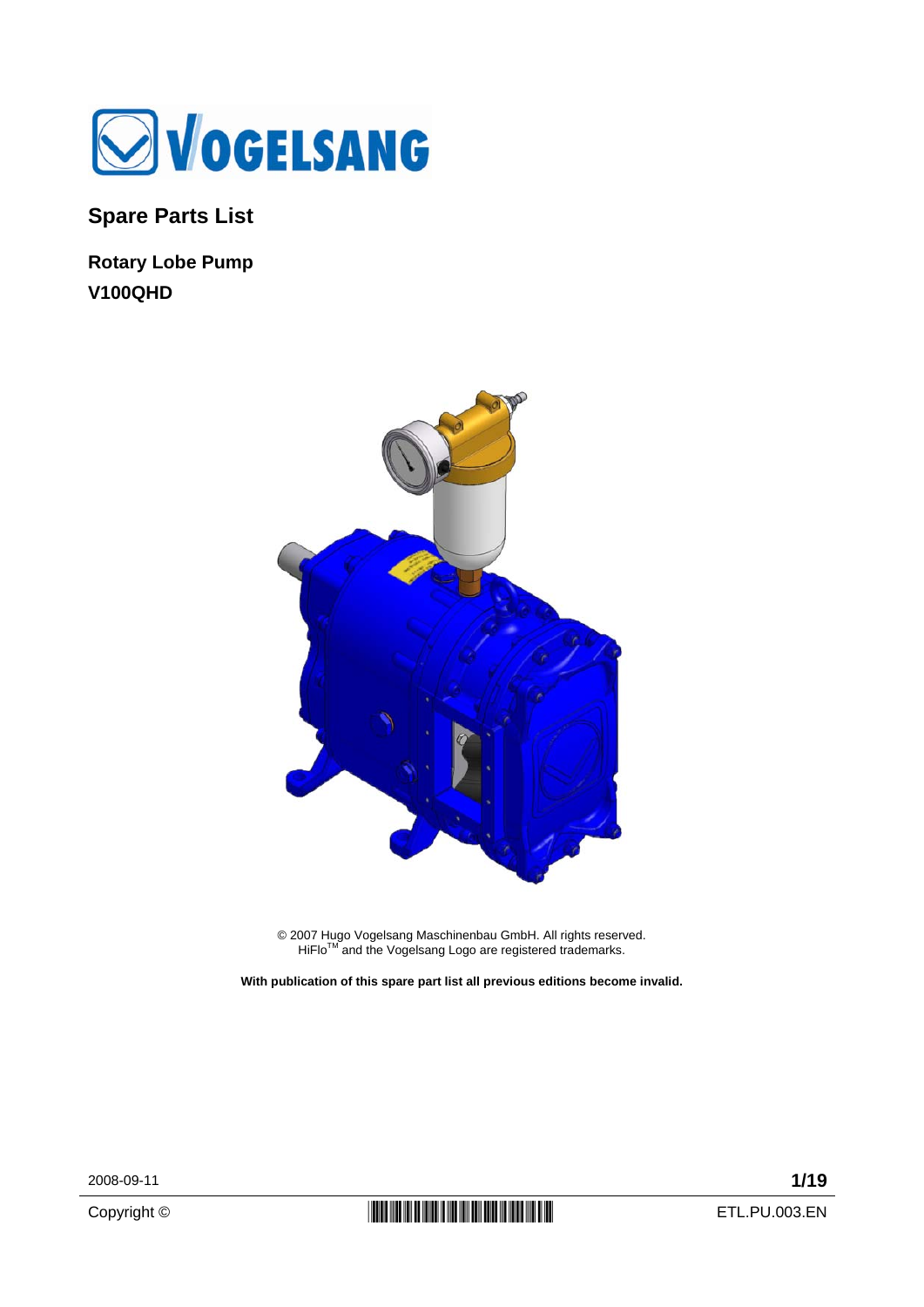

#### **Contents**

| Kev                                                                                              |  |
|--------------------------------------------------------------------------------------------------|--|
|                                                                                                  |  |
|                                                                                                  |  |
|                                                                                                  |  |
|                                                                                                  |  |
|                                                                                                  |  |
|                                                                                                  |  |
|                                                                                                  |  |
|                                                                                                  |  |
|                                                                                                  |  |
|                                                                                                  |  |
|                                                                                                  |  |
|                                                                                                  |  |
|                                                                                                  |  |
|                                                                                                  |  |
|                                                                                                  |  |
|                                                                                                  |  |
|                                                                                                  |  |
|                                                                                                  |  |
|                                                                                                  |  |
|                                                                                                  |  |
|                                                                                                  |  |
|                                                                                                  |  |
|                                                                                                  |  |
|                                                                                                  |  |
| Necessary spare parts for seal change in case of mechanical sealing system HD arrangement  13    |  |
| Necessary spare parts for seal change in case of mechanical sealing system block ring:  14       |  |
| Necessary spare parts for wear and tear repair with mechanical sealing system HD arrangement  15 |  |
| Necessary spare parts for wear and tear repair with mechanical sealing system block ring 17      |  |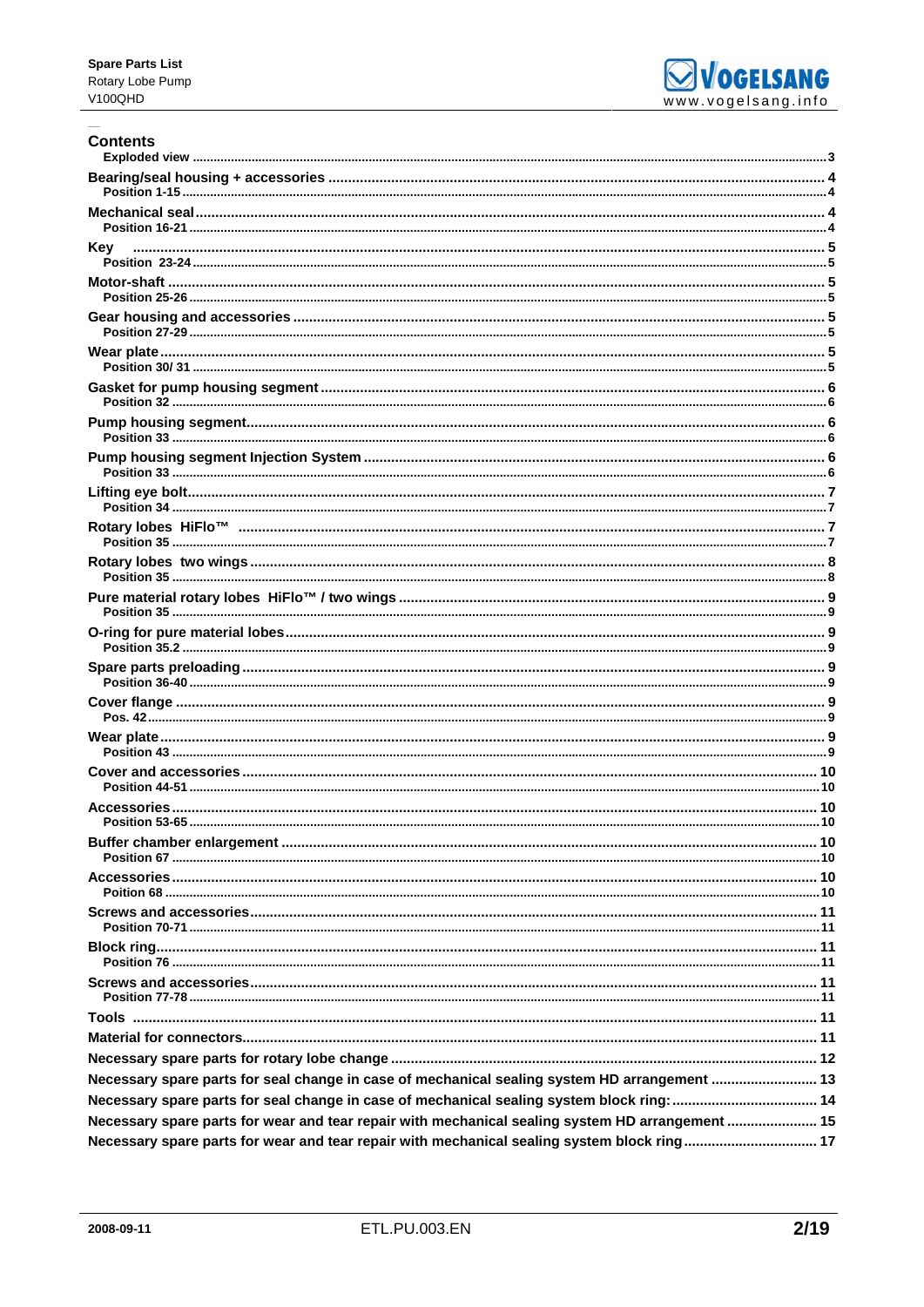

#### **Exploded view**

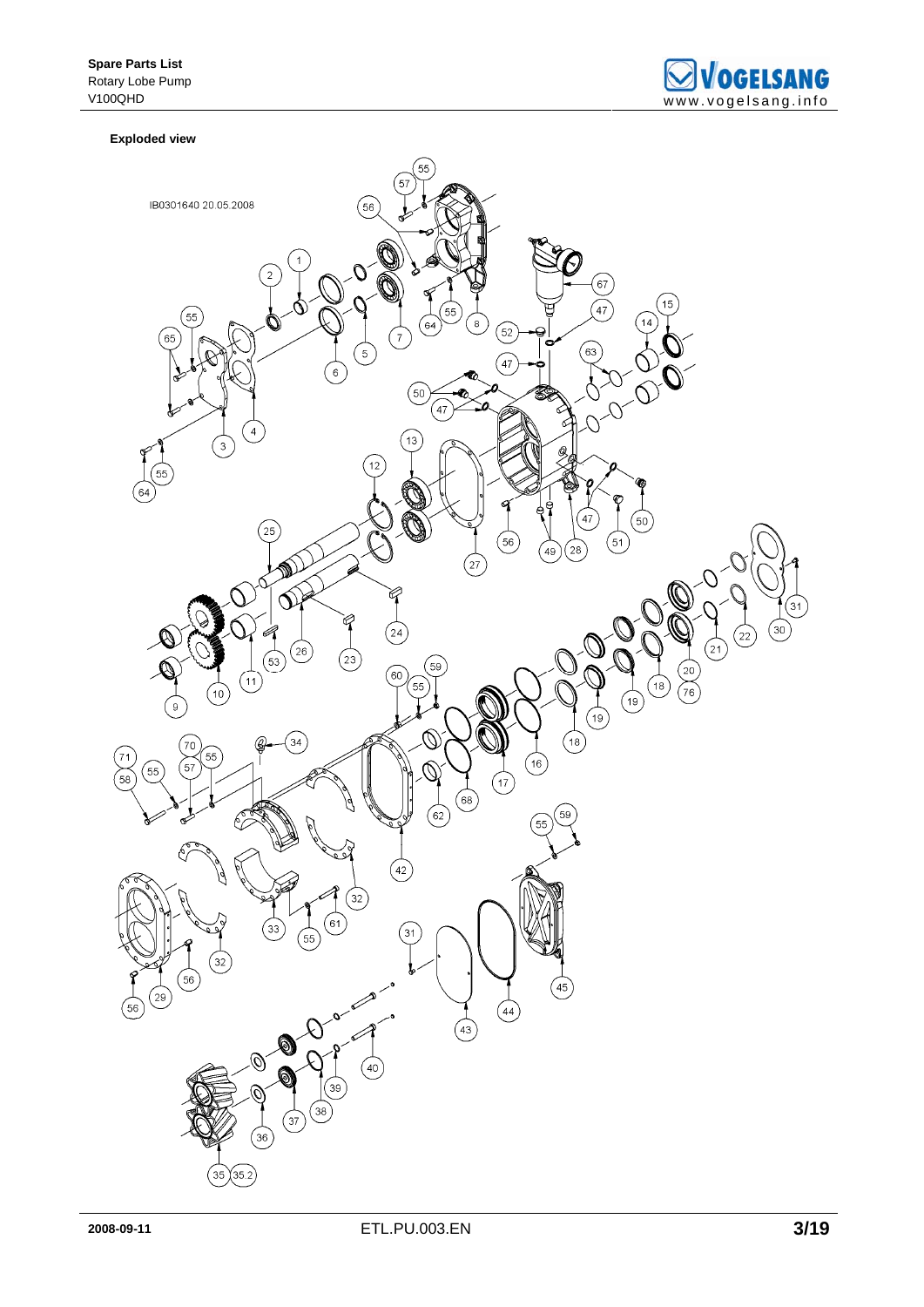### **Bearing/seal housing + accessories**

|      | Position 1-15      |                             |                   |                                 |      |                |                |                |                |
|------|--------------------|-----------------------------|-------------------|---------------------------------|------|----------------|----------------|----------------|----------------|
| Pos. | <b>Part number</b> | <b>Description</b>          | <b>Dimensions</b> | <b>Note</b>                     | Qty. | 45             | 64             | 90             | 128            |
| 1    | NIR.020            | Sleeve                      | 30 x 35 x 17      |                                 |      | 1              | 1              | 1              | 1              |
|      | NIR.027            | Sleeve <sup>(7</sup>        | 40 x 45 x 30      | For hydraulic motor             |      |                |                |                |                |
| 2    | <b>DWD.037</b>     | Lip seal                    | 35 x 47 x 7       |                                 |      | 1              | 1              | 1              | 1              |
|      | <b>DWD.073</b>     | Lip seal $(7)$              | 45 x 58 x 7       | For hydraulic motor             |      |                |                |                |                |
|      | PFL.D001.TA        | Bearing cover               |                   |                                 |      |                |                |                |                |
| 3    | PFL.D001.TA.AL     | Bearing cover               |                   | Aluminum                        |      | 1              | $\mathbf{1}$   | $\mathbf{1}$   | 1              |
|      | PFL.D001.T3        | Bearing cover <sup>(7</sup> |                   | For hydraulic motor             |      |                |                |                |                |
|      | PFL.D001.T4        | Bearing cover               |                   | For electric motor              |      |                |                |                |                |
| 4    | DAD.D001           | Gasket                      |                   | Asbestos-free fiber<br>material |      | 1              | 1              | $\mathbf{1}$   | 1              |
| 5    | <b>NSR.016</b>     | Retaining ring              | 40 x 2,5          | <b>DIN 471</b>                  |      | 2              | $\overline{2}$ | $\overline{2}$ | $\overline{2}$ |
| 6    | <b>PRS.D005</b>    | Distance sleeve             |                   |                                 |      | $\overline{2}$ | $\overline{c}$ | $\overline{2}$ | $\overline{2}$ |
| 7    | <b>NLG.031</b>     | Cylindrical roller bearing  | 40 x 80 x 18      |                                 |      | 2              | 2              | $\overline{2}$ | $\overline{2}$ |
| 8    | PGP.D006           | Bearing cover               |                   |                                 |      | 1              | 1              | 1              | 1              |
|      | PGP.D006.AL        | Bearing cover               |                   | Aluminum                        |      |                |                |                |                |
| 9    | PRS.D003           | Distance sleeve             | 41 x 50 x 25,5    | Floating bearing                |      | 2              | 2              | $\overline{2}$ | $\overline{2}$ |
|      | <b>PZH.D005</b>    | Gear                        |                   | $b = 30$                        |      |                |                |                |                |
| 10   | <b>PZH.D005.T2</b> | Gear                        |                   | $b = 15$ ;<br>light version     |      | 2              | $\overline{2}$ | 2              | $\overline{2}$ |
| 11   | PRS.D002           | Distance sleeve             | 45 x 53 x 4       |                                 |      | $\overline{2}$ | 2              | 2              | $\overline{2}$ |
| 12   | <b>NSR.003</b>     | Retaining ring              | 85 x 3            |                                 |      | $\overline{2}$ | 2              | 2              | $\overline{2}$ |
| 13   | <b>NLG.032</b>     | Spherical roller bearing    | 45 x 85 x 22      |                                 |      | 2              | $\overline{2}$ | $\overline{2}$ | $\overline{2}$ |
| 14   | NIR.021            | Inner ring                  | JR 45 x 50 x 35   |                                 |      | 2              | 2              | $\overline{2}$ | 2              |
| 15   | <b>DWD.066</b>     | Lip seal                    | 50 x 65 x 10      |                                 |      | $\overline{2}$ | 2              | $\overline{2}$ | $\overline{2}$ |

 $\frac{1}{(7)}$  for hydraulic motor

#### **Mechanical seal Position 16-21**

|    | ו ש־טו ווטוונט ו   |                    |                   |                                |      |                         |            |                |                |
|----|--------------------|--------------------|-------------------|--------------------------------|------|-------------------------|------------|----------------|----------------|
|    | Pos. Part number   | <b>Description</b> | <b>Dimensions</b> | <b>Note</b>                    | Qty. | 45                      | 64         | 90             | 128            |
|    | <b>DOR.082</b>     | O-ring             | $90 \times 2.5$   | <b>NBR</b>                     |      |                         |            |                |                |
| 16 | DOR.082.EP         | O-ring             | 90 x 2.5          | <b>EPDM</b>                    |      | $\overline{2}$          | 2          | $\overline{2}$ | 2              |
|    | <b>DOR.082.VI</b>  | $O$ -ring          | 90 x 2.5          | <b>FPM</b>                     |      |                         |            |                |                |
|    | <b>DOR.082.PT</b>  | O-ring             | 90 x 2.5          | Silicone FEP coated            |      |                         |            |                |                |
| 17 | PRS.D014.N1        | Seal holder        |                   |                                |      | 2                       | 2          | $\overline{2}$ | 2              |
|    | <b>DOR.024.HNB</b> | O-ring             | 58 x 7.5          | <b>HNBR</b>                    |      |                         |            |                |                |
| 18 | <b>DOR.024.VI</b>  | O-ring             | 58 x 7.5          | <b>FPM</b>                     |      | 4<br>$2^*$              | 4<br>$2^*$ | 4<br>$2^*$     | 4<br>$2^*$     |
|    | <b>DOR.024.SI</b>  | O-ring             | 58 x 7.5          | Silicone;<br>check resistance! |      |                         |            |                |                |
|    | DGL.D003.N1        | Seal ring          |                   | Duronit <sup>(4</sup>          |      |                         |            |                |                |
| 19 | <b>DGL.D003.SC</b> | Seal ring          |                   | <b>SiSiC</b>                   |      | 4<br>$2^*$              | 4<br>$2^*$ | 4<br>$2^*$     | 4<br>$2^*$     |
|    | DGL.D003.K         | Seal ring          |                   | Carbon                         |      |                         |            |                |                |
| 20 | <b>PRS.D015.N1</b> | Seal support       |                   |                                |      | $\overline{2}$<br>$0^*$ | 2<br>$0^*$ | 2<br>$0^*$     | 2<br>$0^*$     |
| 21 | <b>DOR.068</b>     | O-ring             | 45 x 2            | <b>NBR</b>                     |      | 2                       | 2          | $\overline{2}$ | 2              |
| 22 | <b>NUS.033</b>     | Shim               | 45 x 55 x 0.3     | <b>DIN 988</b>                 |      | 2                       | 2          | 2              | $\overline{2}$ |

\* Quantity block ring

 $<sup>(4)</sup>$  up to 10 bar [145 psi] real operating pressure</sup>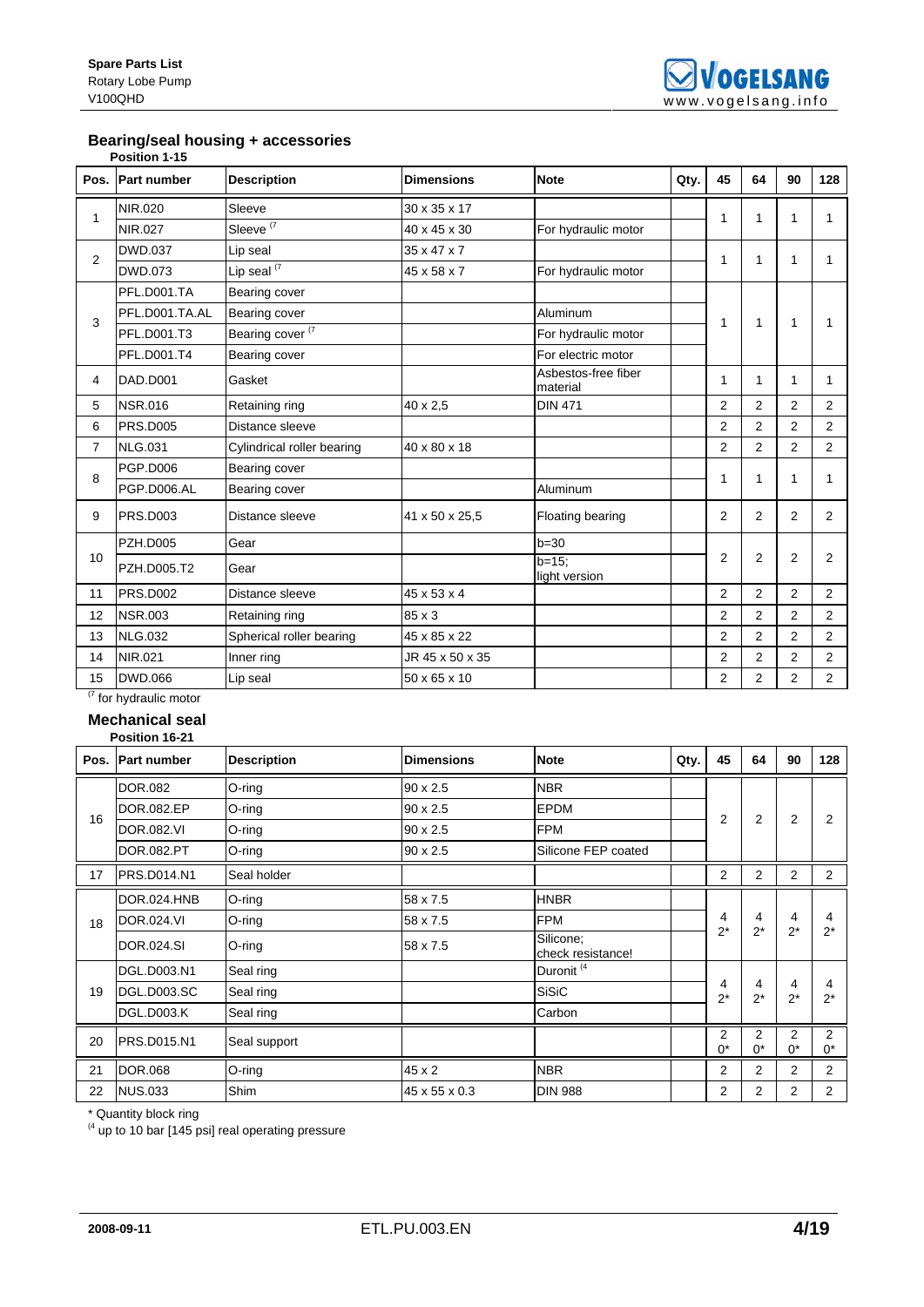#### **Key**

| .           |  |
|-------------|--|
| Position 23 |  |

|    | Position 23-24   |                    |                   |                 |      |                          |    |    |     |
|----|------------------|--------------------|-------------------|-----------------|------|--------------------------|----|----|-----|
|    | Pos. Part number | <b>Description</b> | <b>Dimensions</b> | <b>Note</b>     | Qty. | 45                       | 64 | 90 | 128 |
| 23 | NPF.010          | Key                | B 14 x 9 x 28     | <b>DIN 6885</b> |      | ⌒                        | ົ  |    | C   |
|    | <b>NPF.050</b>   | Key                | B 14 x 9 x 20     | <b>DIN 6885</b> |      | 2                        |    |    |     |
| 24 | NPF.022          | Key                | B 14 x 9 x 35     | <b>DIN 6885</b> |      | $\overline{\phantom{0}}$ | C  | -  |     |
|    | <b>NPF.051</b>   | Key                | B 14 x 9 x 63     | <b>DIN 6885</b> |      | $\overline{\phantom{0}}$ |    | ົ  |     |
|    | NPF.013          | Key                | B 14 x 9 x 100    | <b>DIN 6885</b> |      | -                        |    | -  | C   |

### **Motor-shaft**

|      | Position 25-26     |                            |                    |             |      |                          |                          |                |     |  |
|------|--------------------|----------------------------|--------------------|-------------|------|--------------------------|--------------------------|----------------|-----|--|
| Pos. | <b>Part number</b> | <b>Description</b>         | <b>Dimensions</b>  | <b>Note</b> | Qty. | 45                       | 64                       | 90             | 128 |  |
|      | PWQ.D001.N1        | Motor shaft                | V100-45-ML20-Q HD  | Long        |      | 1                        | $\overline{\phantom{a}}$ | ۰.             |     |  |
| 25   | PWQ.D002.N1        | Motor shaft                | V100-64-ML20-Q HD  | Long        |      | $\overline{\phantom{a}}$ | 1                        | ۰              |     |  |
|      | PWQ.D003.N1        | Motor shaft                | V100-90-ML20-Q HD  | Long        |      | -                        | $\blacksquare$           |                |     |  |
|      | PWQ.D004.N1        | Motor shaft                | V100-128-ML20-Q HD | Long        |      |                          |                          |                |     |  |
|      | PWQ.D005.N1.H      | Hollow shaft <sup>(7</sup> | V100-45-MH-Q HD    |             |      | 1                        | $\overline{\phantom{a}}$ | ۰              |     |  |
| 25   | PWQ.D006.N1.H      | Hollow shaft <sup>(7</sup> | V100-64-MH-Q HD    |             |      | $\overline{\phantom{a}}$ | 1                        | $\blacksquare$ |     |  |
|      | PWQ.D007.N1.H      | Hollow shaft <sup>(7</sup> | V100-90-MH-Q HD    |             |      |                          | $\blacksquare$           |                |     |  |
|      | PWQ.D008.N1.H      | Hollow shaft <sup>(7</sup> | V100-128-MH-Q HD   |             |      |                          |                          | -              |     |  |
|      | PWQ.D005.N1        | Motor shaft                | V100-45-MK-Q HD    | Short       |      | 1                        | $\blacksquare$           | -              |     |  |
| 26   | PWQ.D006.N1        | Motor shaft                | V100-64-MK-Q HD    | Short       |      |                          | 1                        | $\blacksquare$ |     |  |
|      | PWQ.D007.N1        | Motor shaft                | V100-90-MK-Q HD    | Short       |      |                          | -                        |                |     |  |
|      | PWQ.D008.N1        | Motor shaft                | V100-128-MK-Q HD   | Short       |      |                          |                          | -              |     |  |

 $(7)$  for hydraulic motor

### **Gear housing and accessories**

|    | Position 27-29   |                    |                   |                      |      |    |    |    |     |
|----|------------------|--------------------|-------------------|----------------------|------|----|----|----|-----|
|    | Pos. Part number | <b>Description</b> | <b>Dimensions</b> | <b>Note</b>          | Qty. | 45 | 64 | 90 | 128 |
| 27 | DAD.D002         | Gasket             |                   | Asbestos-free gasket |      |    |    |    |     |
|    | PGP.D005.T2      | Gear box housing   |                   |                      |      |    |    |    |     |
| 28 | PGP.D005.T2.AL   | Gear box housing   |                   | Aluminum             |      |    |    |    |     |
|    | PGP.D005.T3      | Gear box housing   |                   | Sin feet             |      |    |    |    |     |
| 29 | PGP.D013         | Seal housing       |                   |                      |      |    |    |    |     |
|    | PGP.D013.AL      | Seal housing       |                   | Aluminum             |      |    |    |    |     |

### **Wear plate**

|    | Position 30/31      |                            |                   |                            |      |    |    |    |     |
|----|---------------------|----------------------------|-------------------|----------------------------|------|----|----|----|-----|
|    | Pos. Part number    | <b>Description</b>         | <b>Dimensions</b> | <b>Note</b>                | Qty. | 45 | 64 | 90 | 128 |
|    | PFL.D005            | Wear plate                 |                   |                            |      |    |    |    |     |
|    | PFL.D005.G          | Wear plate                 |                   | Hard-chromium-plated       |      |    |    |    |     |
| 30 | <b>IPFL.D005.G1</b> | Wear plate                 |                   | Tungsten carbide<br>coated |      |    |    |    |     |
|    | PFL.D020            | Wear plate InjectionSystem |                   |                            |      |    |    |    |     |
|    | PFL.D020.G          | Wear plate InjectionSystem |                   | Hard-chromium-plated       |      |    |    |    |     |
|    | PFL.D020.G1         | Wear plate InjectionSystem |                   | Tungsten carbide<br>coated |      |    |    |    |     |
| 31 | <b>NSK.193.EE</b>   | Hex head screw             | M6 x 10           | DIN 933; stainless steel   |      | 4  | 4  | 4  |     |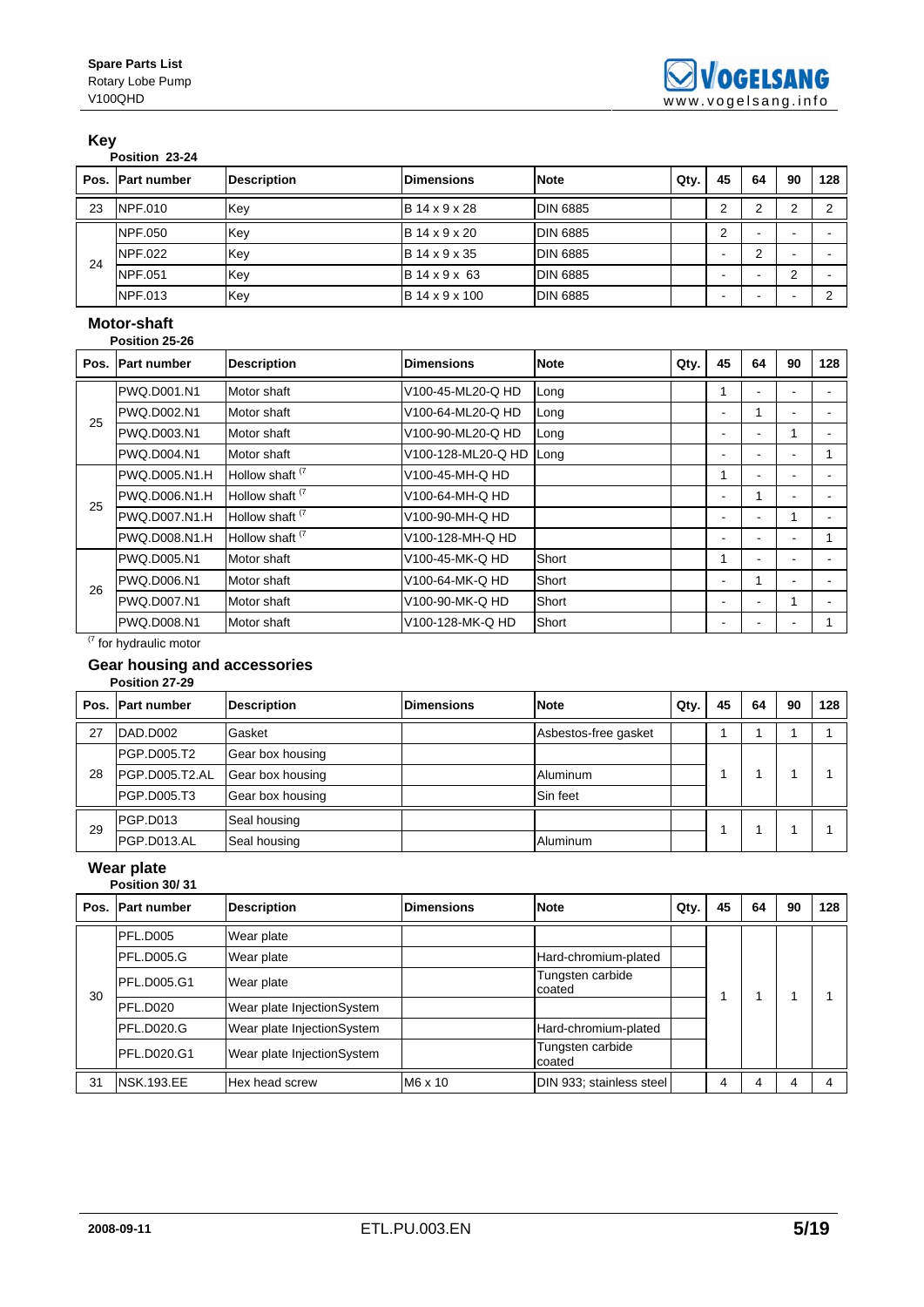#### **Gasket for pump housing segment**

|      | <b>Position 32</b>  |                                    |                   |                      |      |    |    |    |     |
|------|---------------------|------------------------------------|-------------------|----------------------|------|----|----|----|-----|
| Pos. | <b>IPart number</b> | <b>Description</b>                 | <b>Dimensions</b> | <b>Note</b>          | Qty. | 45 | 64 | 90 | 128 |
| 32   | DAD.D003            | Gasket for pump housing<br>segment |                   | Asbestos-free gasket |      |    |    |    |     |

# **Pump housing segment**

|      | <b>Position 33</b> |                      |                   |                            |      |                |                |                |                |  |
|------|--------------------|----------------------|-------------------|----------------------------|------|----------------|----------------|----------------|----------------|--|
| Pos. | <b>Part number</b> | <b>Description</b>   | <b>Dimensions</b> | <b>Note</b>                | Qty. | 45             | 64             | 90             | 128            |  |
|      | <b>PGP.D001</b>    | Pump housing segment | 45                |                            |      | $\overline{2}$ |                |                |                |  |
|      | <b>PGP.D002</b>    | Pump housing segment | 64                |                            |      |                | 2              |                |                |  |
|      | <b>PGP.D003</b>    | Pump housing segment | 90                |                            |      |                | ۰              | $\overline{2}$ |                |  |
|      | <b>PGP.D004</b>    | Pump housing segment | 128               |                            |      |                | $\overline{a}$ |                | $\overline{2}$ |  |
|      | PGP.D001.G         | Pump housing segment | 45                | Hard-chromium-plated       |      | $\overline{2}$ | $\blacksquare$ |                |                |  |
|      | <b>PGP.D002.G</b>  | Pump housing segment | 64                | Hard-chromium-plated       |      |                | $\overline{2}$ |                |                |  |
| 33   | PGP.D003.G         | Pump housing segment | 90                | Hard-chromium-plated       |      |                | ۰              | $\overline{2}$ |                |  |
|      | <b>PGP.D004.G</b>  | Pump housing segment | 128               | Hard-chromium-plated       |      |                | ۰              |                | 2              |  |
|      | PGP.D001.G1        | Pump housing segment | 45                | Tungsten carbide<br>coated |      | $\overline{2}$ | $\blacksquare$ |                |                |  |
|      | PGP.D002.G1        | Pump housing segment | 64                | Tungsten carbide<br>coated |      |                | $\overline{2}$ |                |                |  |
|      | PGP.D003.G1        | Pump housing segment | 90                | Tungsten carbide<br>coated |      |                | $\blacksquare$ | 2              |                |  |
|      | PGP.D004.G1        | Pump housing segment | 128               | Tungsten carbide<br>coated |      |                |                |                | 2              |  |
|      | PGP.D020           | Pump housing segment | 45                | Mild steel                 |      | $\overline{2}$ |                |                |                |  |
|      | <b>PGP.D021</b>    | Pump housing segment | 64                | Mild steel                 |      |                | 2              |                |                |  |
| 33   | <b>PGP.D022</b>    | Pump housing segment | 90                | Mild steel                 |      |                | ۰              | 2              |                |  |
|      | <b>PGP.D023</b>    | Pump housing segment | 128               | Mild steel                 |      |                |                |                | 2              |  |

#### **Pump housing segment Injection System Position 33**

|    | Pos. Part number | <b>Description</b>                      | <b>Dimensions</b> | <b>Note</b>                | Qty. | 45                       | 64             | 90             | 128            |
|----|------------------|-----------------------------------------|-------------------|----------------------------|------|--------------------------|----------------|----------------|----------------|
|    | PGP.D030         | Pump housing segment<br>InjectionSystem | 45                |                            |      | $\overline{2}$           |                |                |                |
|    | <b>PGP.D031</b>  | Pump housing segment<br>InjectionSystem | 64                |                            |      |                          | 2              |                |                |
|    | <b>PGP.D032</b>  | Pump housing segment<br>InjectionSystem | 90                |                            |      |                          |                | $\overline{2}$ |                |
|    | PGP.D033         | Pump housing segment<br>InjectionSystem | 128               |                            |      |                          |                |                | $\overline{2}$ |
|    | PGP.D030.G       | Pump housing segment<br>InjectionSystem | 45                | Hard-chromium-plated       |      | 2                        |                |                |                |
| 33 | PGP.D031.G       | Pump housing segment<br>InjectionSystem | 64                | Hard-chromium-plated       |      | $\overline{\phantom{a}}$ | 2              |                |                |
|    | PGP.D032.G       | Pump housing segment<br>InjectionSystem | 90                | Hard-chromium-plated       |      |                          |                | 2              |                |
|    | PGP.D033.G       | Pump housing segment<br>InjectionSystem | 128               | Hard-chromium-plated       |      |                          |                |                | 2              |
|    | PGP.D030.G1      | Pump housing segment<br>InjectionSystem | 45                | Tungsten carbide<br>coated |      | $\overline{2}$           |                |                |                |
|    | PGP.D031, G1     | Pump housing segment<br>InjectionSystem | 64                | Tungsten carbide<br>coated |      |                          | $\overline{2}$ | ٠              |                |
|    | PGP.D032, G1     | Pump housing segment<br>InjectionSystem | 90                | Tungsten carbide<br>coated |      |                          |                | $\overline{2}$ |                |
|    | PGP.D033. G1     | Pump housing segment<br>InjectionSystem | 128               | Tungsten carbide<br>coated |      |                          |                |                | 2              |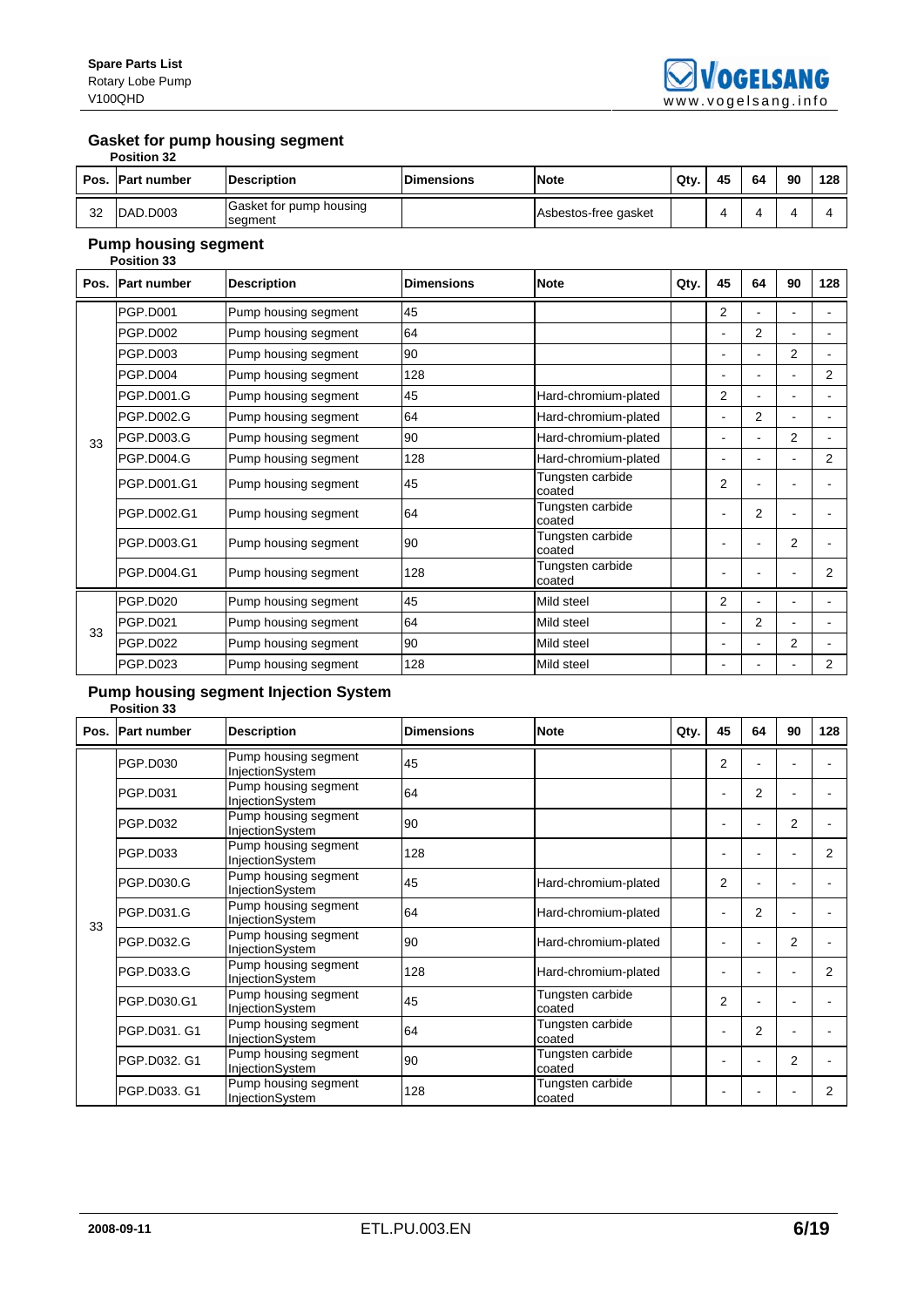### **Lifting eye bolt**

| <b>Position 34</b> |  |
|--------------------|--|
|                    |  |

| Pos. | Part number                                   | <b>Description</b> | <b>Dimensions</b> | <b>Note</b>      | Qty. | 45                       | 64             | 90             | 128            |
|------|-----------------------------------------------|--------------------|-------------------|------------------|------|--------------------------|----------------|----------------|----------------|
| 34   | <b>NMK.011</b>                                | Lifting eye bolt   | M <sub>8</sub>    | <b>DIN 580</b>   |      | 1                        | 1              |                | 1              |
|      | Rotary lobes HiFlo™ SBR<br><b>Position 35</b> |                    |                   |                  |      |                          |                |                |                |
| Pos. | Part number                                   | <b>Description</b> | <b>Dimensions</b> | <b>Note</b>      | Qty. | 45                       | 64             | 90             | 128            |
|      | <b>PKD.D101.TL</b>                            | Rotary lobe        | 45; 6K15-L        | <b>SBR</b>       |      | 1                        | ä,             | $\overline{2}$ |                |
| 35   | <b>PKD.D101.TR</b>                            | Rotary lobe        | 45; 6K15-R        | <b>SBR</b>       |      | 1                        | $\blacksquare$ | $\overline{2}$ | $\blacksquare$ |
|      | PKD.D111.TL                                   | Rotary lobe        | 64: 6K15-L        | <b>SBR</b>       |      | $\blacksquare$           | 1              |                | $\overline{2}$ |
|      | <b>PKD.D111.TR</b>                            | Rotary lobe        | 64; 6K15-R        | <b>SBR</b>       |      | ÷                        | 2              |                | 4              |
|      | Rotary lobe HiFlo™ NBR<br><b>Position 35</b>  |                    |                   |                  |      |                          |                |                |                |
| Pos. | Part number                                   | <b>Description</b> | <b>Dimensions</b> | <b>Note</b>      | Qty. | 45                       | 64             | 90             | 128            |
|      | <b>PKD.D102.TL</b>                            | Rotary lobe        | 45; 6K15-L        | <b>NBR</b>       |      | 1                        | ÷.             | $\overline{2}$ |                |
| 35   | <b>PKD.D102.TR</b>                            | Rotary lobe        | 45; 6K15-R        | <b>NBR</b>       |      | 1                        | $\blacksquare$ | 2              | $\blacksquare$ |
|      | <b>PKD.D112.TL</b>                            | Rotary lobe        | 64: 6K15-L        | <b>NBR</b>       |      | ٠                        | 1              |                | $\overline{2}$ |
|      | <b>PKD.D112.TR</b>                            | Rotary lobe        | 64; 6K15-R        | <b>NBR</b>       |      |                          | 1              |                | $\overline{2}$ |
|      | <b>PKD.D103.TL</b>                            | Rotary lobe        | 45; 6K15-L        | <b>NBR</b> white |      | 1                        | $\blacksquare$ | 2              |                |
| 35   | <b>PKD.D103.TR</b>                            | Rotary lobe        | 45; 6K15-R        | <b>NBR</b> white |      | 1                        | ä,             | 2              | $\blacksquare$ |
|      | PKD.D113.TL                                   | Rotary lobe        | 64; 6K15-L        | NBR white        |      | $\overline{\phantom{a}}$ | 1              |                | 2              |
|      | <b>PKD.D113.TR</b>                            | Rotary lobe        | 64; 6K15-R        | <b>NBR</b> white |      | $\blacksquare$           | 1              | L,             | $\overline{2}$ |

#### **Rotary lobes HiFlo™ EPDM**

|      | <b>Position 35</b> |                    |                   |                   |      |    |          |                |     |
|------|--------------------|--------------------|-------------------|-------------------|------|----|----------|----------------|-----|
| Pos. | <b>Part number</b> | <b>Description</b> | <b>Dimensions</b> | <b>Note</b>       | Qty. | 45 | 64       | 90             | 128 |
|      | PKD.D110.TL        | Rotary lobe        | 45; 6K15-L        | <b>EPDM-SL</b>    |      |    | ٠        | $\overline{2}$ |     |
| 35   | <b>PKD.D110.TR</b> | Rotary lobe        | 45; 6K15-R        | <b>IEPDM-SL</b>   |      |    | ٠        | 2              |     |
|      | PKD.D120.TL        | Rotary lobe        | 64; 6K15-L        | EPDM-SL           |      |    |          | -              | ◠   |
|      | <b>PKD.D120.TR</b> | Rotary lobe        | 64; 6K15-R        | EPDM-SL           |      |    |          | -              | ◠   |
|      | PKD.D106.TL        | Rotary lobe        | 45; 6K15-L        | <b>EPDM</b> white |      |    | ٠        | 2              |     |
| 35   | <b>PKD.D106.TR</b> | Rotary lobe        | 45; 6K15-R        | <b>EPDM</b> white |      |    | <b>.</b> | $\overline{2}$ |     |
|      | PKD.D116.TL        | Rotary lobe        | 64; 6K15-L        | <b>EPDM</b> white |      |    |          | -              | C   |
|      | <b>PKD.D116.TR</b> | Rotary lobe        | 64; 6K15-R        | <b>EPDM</b> white |      |    |          | -              | C   |

#### **Rotary lobes HiFlo™ FPM Position 35**

|    | Pos. Part number | <b>Description</b> | <b>Dimensions</b> | <b>Note</b>       | Qty. | 45 | 64 | 90 | 128 |
|----|------------------|--------------------|-------------------|-------------------|------|----|----|----|-----|
|    | PKD.D105.TL      | Rotary lobe        | 45; 6K15-L        | FPM <sup>(1</sup> |      |    |    |    |     |
| 35 | PKD.D105.TR      | Rotary lobe        | 45, 6K15-R        | FPM <sup>(</sup>  |      |    | -  | -  |     |
|    | PKD.D115.TL      | Rotary lobe        | 64; 6K15-L        | FPM <sup>(</sup>  |      |    |    | -  |     |
|    | IPKD.D115.TR     | Rotary lobe        | 64; 6K15-R        | FPM <sup>(1</sup> |      |    |    |    |     |

(1 max. 6 bar [87 psi], please pay attention to the admissible pressure of pump!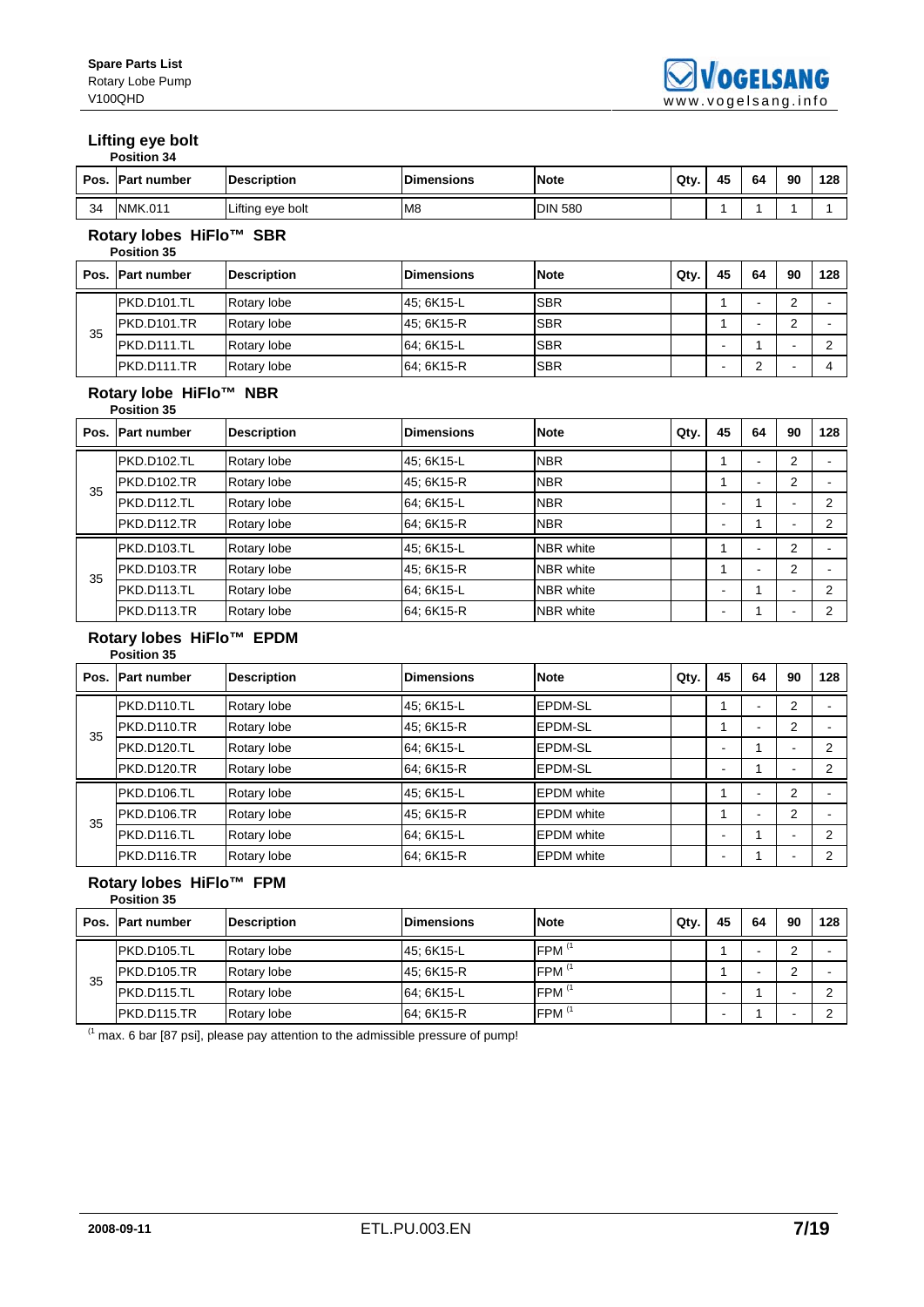### **Rotary lobes HiFlo™ WEROBUST**

**Position 35** 

|    | Pos. Part number | <b>Description</b> | <b>Dimensions</b> | <b>Note</b>            | Qty. | 45 | 64 | 90         | 128 |
|----|------------------|--------------------|-------------------|------------------------|------|----|----|------------|-----|
| 35 | PKD.D108.TL      | Rotary lobe        | 45: 6K15-L        | WEROBUST <sup>(2</sup> |      |    |    | $\sqrt{2}$ |     |
|    | PKD.D108.TR      | Rotary lobe        | 45; 6K15-R        | WEROBUST <sup>(2</sup> |      |    | -  | $\sqrt{2}$ |     |
|    | IPKD.D118.TL     | Rotary lobe        | 64; 6K15-L        | WEROBUST <sup>(2</sup> |      |    |    |            |     |
|    | IPKD.D118.TR     | Rotary lobe        | 64: 6K15-R        | WEROBUST <sup>(2</sup> |      |    |    |            |     |

 $\frac{1}{2}$  Attention! Usable up to 50°C medium temperature, only!

#### **Rotary lobes HiFlo™ CSM Hypalon Position 35**

|    | Pos. Part number | <b>Description</b> | <b>Dimensions</b> | <b>Note</b>        | Qty. | 45 | 64 | 90 | 128 |
|----|------------------|--------------------|-------------------|--------------------|------|----|----|----|-----|
| 35 | PKD.D107.TL      | Rotary lobe        | 45; 6K15-L        | <b>CSM Hypalon</b> |      |    |    | ⌒  |     |
|    | PKD.D107.TR      | Rotary lobe        | 45; 6K15-R        | <b>CSM Hypalon</b> |      |    |    | ◠  |     |
|    | PKD.D117.TL      | Rotary lobe        | 64: 6K15-L        | <b>CSM Hypalon</b> |      |    |    |    |     |
|    | PKD.D11.TR       | Rotary lobe        | 64; 6K15-R        | <b>CSM Hypalon</b> |      |    |    |    |     |

#### **Rotary lobes two wings Position 35**

| Pos. | <b>Part number</b> | <b>Description</b>     | <b>Dimensions</b> | <b>Note</b>                          | Qty. | 45                       | 64             | 90             | 128            |
|------|--------------------|------------------------|-------------------|--------------------------------------|------|--------------------------|----------------|----------------|----------------|
|      | <b>PKD.D111.TR</b> | Rotary lobe, two wings | 64                | <b>SBR</b>                           |      |                          | 1              |                | $\overline{2}$ |
|      | <b>PKD.D001</b>    | Rotary lobe, two wings | 45                | <b>SBR</b>                           |      | $\overline{2}$           | ÷.             | 4              |                |
|      | <b>PKD.D002</b>    | Rotary lobe, two wings | 45                | <b>NBR</b>                           |      | $\overline{2}$           | ä,             |                |                |
|      | <b>PKD.D012</b>    | Rotary lobe, two wings | 64                | <b>NBR</b>                           |      |                          | $\overline{2}$ |                |                |
|      | <b>PKD.D022</b>    | Rotary lobe, two wings | 90                | <b>NBR</b>                           |      |                          |                | 2              |                |
|      | <b>PKD.D032</b>    | Rotary lobe, two wings | 128               | <b>NBR</b>                           |      |                          |                |                | $\overline{2}$ |
|      | <b>PKD.D002.F</b>  | Rotary lobe, two wings | 45                | <b>NBR</b><br>with thick rubber line |      | $\overline{2}$           |                | 4              |                |
|      | <b>PKD.D012.F</b>  | Rotary lobe, two wings | 64                | <b>NBR</b><br>with thick rubber line |      |                          | 2              |                | 4              |
| 35   | <b>PKD.D002.W</b>  | Rotary lobe, two wings | 45                | NBR white                            |      | 2                        | ä,             | 4              |                |
|      | <b>PKD.D012.W</b>  | Rotary lobe, two wings | 64                | NBR white                            |      |                          | 2              |                | 4              |
|      | <b>PKD.D003.SL</b> | Rotary lobe, two wings | 45                | EPDM-SL                              |      | 2                        | ÷.             | 4              |                |
|      | PKD.D013.SL        | Rotary lobe, two wings | 64                | EPDM-SL                              |      | $\blacksquare$           | $\overline{2}$ | $\blacksquare$ | 4              |
|      | PKD.D003.W         | Rotary lobe, two wings | 45                | <b>EPDM</b> white                    |      | 2                        | ÷.             | 4              |                |
|      | <b>PKD.D013.W</b>  | Rotary lobe, two wings | 64                | <b>EPDM</b> white                    |      |                          | $\overline{2}$ |                | 4              |
|      | <b>PKD.D004</b>    | Rotary lobe, two wings | 45                | FPM <sup>(1</sup>                    |      | $\overline{2}$           | ÷.             |                |                |
|      | <b>PKD.D014</b>    | Rotary lobe, two wings | 64                | FPM <sup>(1</sup>                    |      | $\overline{\phantom{a}}$ | 2              | $\blacksquare$ | 4              |
|      | <b>PKD.D024</b>    | Rotary lobe, two wings | 90                | FPM <sup>(1</sup>                    |      |                          | $\blacksquare$ | $\overline{2}$ |                |
|      | <b>PKD.D006</b>    | Rotary lobe, two wings | 45                | WEROBUST <sup>(2</sup>               |      | 2                        | ٠              | 4              |                |
|      | <b>PKD.D015</b>    | Rotary lobe, two wings | 64                | WEROBUST <sup>(2</sup>               |      |                          | 2              |                | 4              |

 $<sup>(1)</sup>$  max. 6 bar [87 psi], please pay attention to the admissible pressure of pump!</sup>

 $^{(2}$  Attention! Usable up to 50°C medium temperature, only!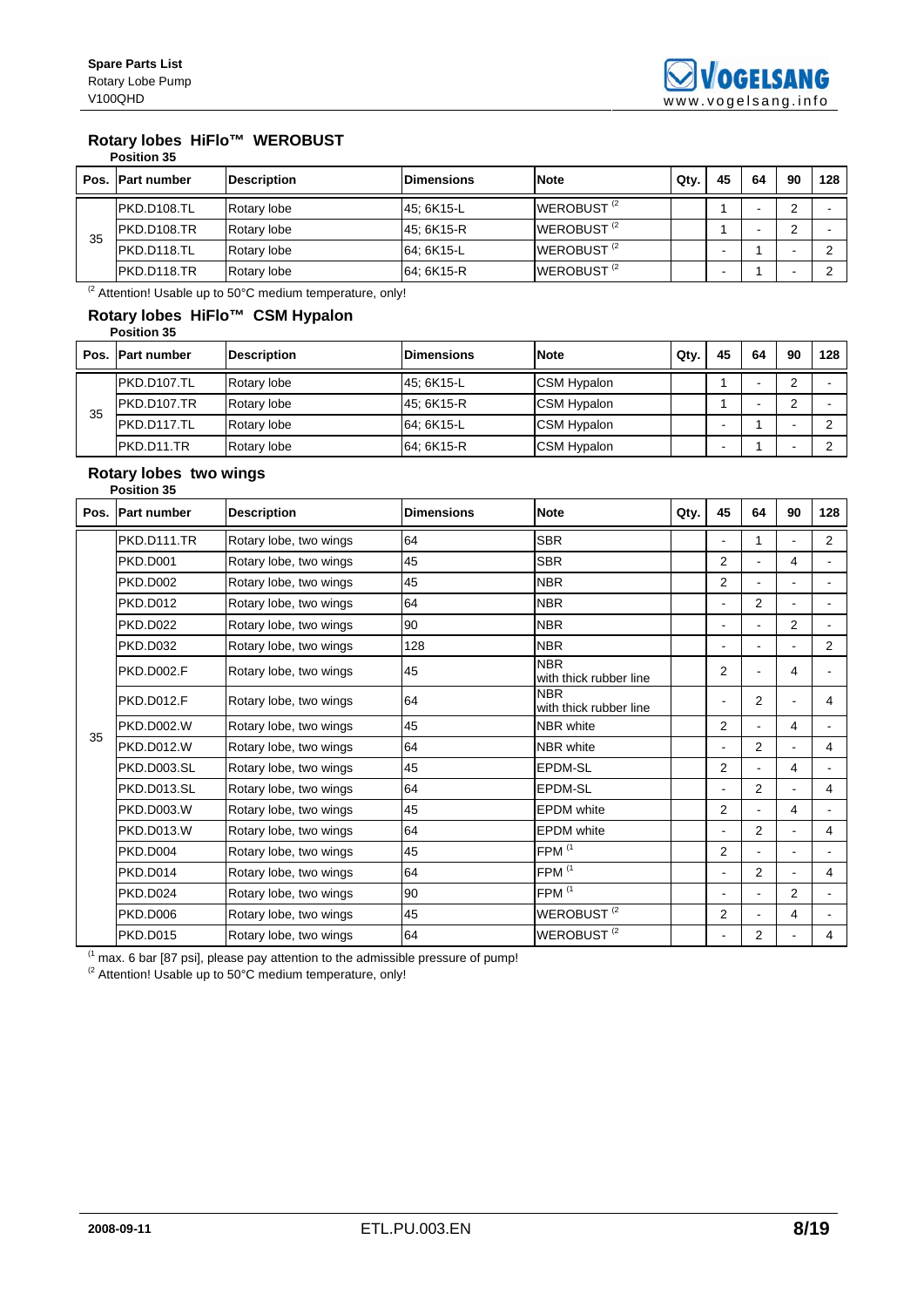# **Pure material rotary lobes HiFlo™ / two wings**

|    | <b>Position 35</b> |                        |                   |             |      |    |    |                          |     |
|----|--------------------|------------------------|-------------------|-------------|------|----|----|--------------------------|-----|
|    | Pos. Part number   | <b>Description</b>     | <b>Dimensions</b> | <b>Note</b> | Qty. | 45 | 64 | 90                       | 128 |
|    | PKD.D109.TL        | Rotary lobe            | 45; 6K15-L        | C45 $(3)$   |      |    | ۰  | 2                        |     |
|    | PKD.D109.TR        | Rotary lobe            | 45; 6K15-R        | C45 $(3)$   |      |    | -  | 2                        |     |
| 35 | PKD.D119.TL        | Rotary lobe            | 64; 6K15-L        | C45 $(3)$   |      |    |    | $\overline{\phantom{0}}$ |     |
|    | PKD.D119.TR        | Rotary lobe            | 64; 6K15-R        | C45 $(3)$   |      |    |    | $\overline{\phantom{0}}$ |     |
|    | PKD.D007           | Rotary lobe; two wings | 45                | C45 $(3)$   |      | ົ  |    | 4                        |     |
|    | PKD.D008           | Rotary lobe; two wings | 64                | C45 $(3)$   |      |    | C  |                          |     |

 $(3 + O - r)$  for pure material lobe

#### **O-ring for pure material lobes Position 35.2**

|      | Pos. Part number | <b>Description</b> | <b>Dimensions</b> | <b>Note</b>                | Qty. | 45                    | 64 | 90 | 128 |  |  |
|------|------------------|--------------------|-------------------|----------------------------|------|-----------------------|----|----|-----|--|--|
|      | DOR.043          | O-ring $(5)$       | $64 \times 4$     | <b>NBR</b>                 |      |                       |    |    |     |  |  |
|      | DOR.043.EP       | O-ring $(5)$       | $64 \times 4$     | EPDM                       |      |                       |    |    |     |  |  |
| 35.2 | DOR.043.VI       | O-ring $(5)$       | $64 \times 4$     | <b>FPM</b>                 |      | See quantity of lobes |    |    |     |  |  |
|      | DOR.043.PT       | O-ring $(5)$       | 64 x 4            | <b>ISilicon FEP coated</b> |      |                       |    |    |     |  |  |

 $<sup>(5)</sup>$  for pure material lobes</sup>

#### **Spare parts preloading Position 36-40**

|             | Pos. Part number  | <b>Description</b>        | <b>Dimensions</b>    | <b>Note</b>                             | Qty. | 45             | 64             | 90             | 128            |
|-------------|-------------------|---------------------------|----------------------|-----------------------------------------|------|----------------|----------------|----------------|----------------|
| 36          | <b>NTF.004</b>    | Spring washer             | 50 x 25,4 x 3        |                                         |      | $\overline{2}$ | $\overline{2}$ | 2              | 2              |
| 37          | PRS.D004          | Pressure disk             |                      |                                         |      | 2              | $\overline{2}$ | 2              | $\overline{2}$ |
|             | DOR.056           | $O$ -ring                 | $50 \times 3$        | <b>NBR</b>                              |      |                |                |                |                |
| 38          | DOR.056.EP        | $O$ -ring                 | $50 \times 3$        | <b>EPDM</b>                             |      | 2              | 2              | $\overline{2}$ | 2              |
|             | DOR.056.VI        | $O$ -ring                 | $50 \times 3$        | <b>FPM</b>                              |      |                |                |                |                |
|             | DOR.056.PT        | O-ring                    | $50 \times 3$        | Silicone FEP coated                     |      |                |                |                |                |
|             | <b>DOR.055</b>    | $O$ -ring                 | $16 \times 2$        | <b>NBR</b>                              |      |                |                |                |                |
| 39          | DOR.055.EP        | O-ring                    | $16 \times 2$        | <b>EPDM</b>                             |      | 2              | $\overline{2}$ | 2              | 2              |
|             | <b>DOR.055.VI</b> | O-ring                    | $16 \times 2$        | <b>FPM</b>                              |      |                |                |                |                |
|             | DOR.055.PT        | O-ring                    | $16 \times 2$        | Silicone FEP coated                     |      |                |                |                |                |
| 40          | <b>NSI.099</b>    | Hex socket head cap screw | M <sub>10</sub> x 70 | Installation from<br>pump-no. 016400 on |      | $\overline{2}$ | 2              | $\overline{2}$ | 2              |
|             | <b>NSI.036</b>    | Hex socket head cap screw | M <sub>10</sub> x 25 | Previous design                         |      |                |                |                |                |
| 41<br>(5.1) | <b>NST.030</b>    | Plug                      |                      | Silicone                                |      | 2              | $\overline{2}$ | 2              | $\overline{2}$ |

<sup>(5</sup> for pure material lobes

### **Cover flange**

|    | <b>Pos. 42</b>     |              |                   |             |      |    |    |    |     |
|----|--------------------|--------------|-------------------|-------------|------|----|----|----|-----|
|    | Pos. Part number   | Description  | <b>Dimensions</b> | <b>Note</b> | Qty. | 45 | 64 | 90 | 128 |
| 42 | <b>PGP.D011.T1</b> | Cover flange |                   |             |      |    |    |    |     |

### **Wear plate**

|    | Pos. Part number | <b>Description</b> | <b>IDimensions</b> | <b>Note</b>                | Qty. | 45 | 64 | 90 | 128 |
|----|------------------|--------------------|--------------------|----------------------------|------|----|----|----|-----|
| 43 | PFL.D003         | Wear plate         |                    |                            |      |    |    |    |     |
|    | PFL.D003.G       | Wear plate         |                    | Hard-chromium-plated       |      |    |    |    |     |
|    | PFL.D003.G1      | Wear plate         |                    | Tungsten carbide<br>coated |      |    |    |    |     |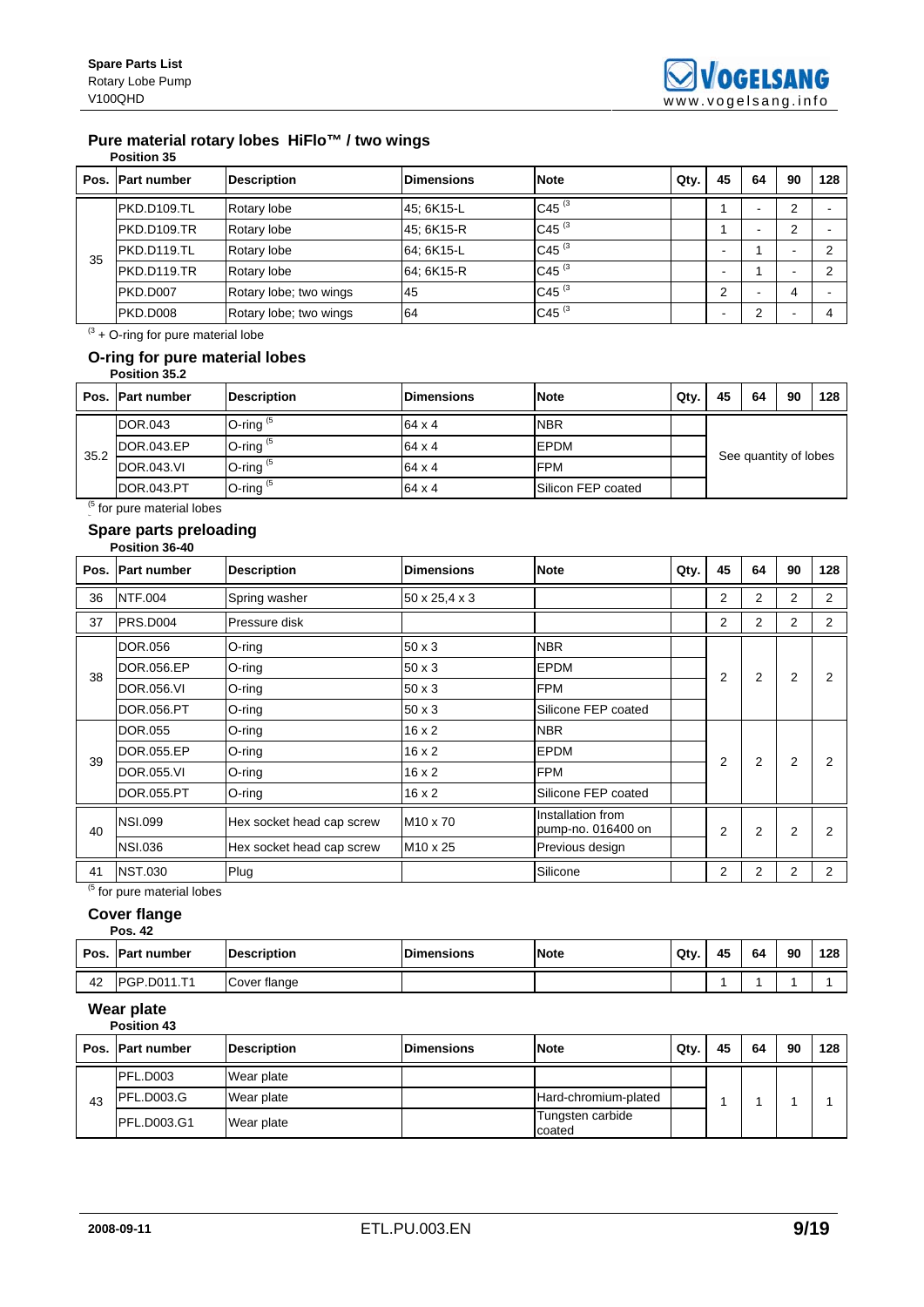### **Cover and accessories**

|    | Position 44-51    |                     |                       |                     |      |    |    |    |               |
|----|-------------------|---------------------|-----------------------|---------------------|------|----|----|----|---------------|
|    | Pos. Part number  | <b>Description</b>  | <b>Dimensions</b>     | <b>Note</b>         | Qty. | 45 | 64 | 90 | 128           |
|    | <b>DOR.057</b>    | O-ring              | $188 \times 4$        | <b>NBR</b>          |      |    |    |    |               |
| 44 | DOR.057.EP        | O-ring              | $188 \times 4$        | <b>EPDM</b>         |      |    |    | 1  |               |
|    | <b>DOR.057.VI</b> | O-ring              | $188 \times 4$        | <b>FPM</b>          |      |    |    |    |               |
|    | DOR.057.PT        | O-ring              | 188 x 4               | Silicone FEP coated |      |    |    |    |               |
| 45 | <b>PGP.D012</b>   | Cover plate         |                       |                     |      |    | 1  | 1  |               |
|    | PGP.D012.AL       | Cover plate         |                       | Aluminum            |      |    |    |    |               |
| 47 | <b>DKR.005</b>    | Copper ring         | $C$ 16 x 22 x 2       | <b>DIN 7603</b>     |      | 6  | 6  | 6  | 6             |
| 49 | <b>NSK.120</b>    | Hex head screw plug | M <sub>16</sub> x 1.5 | <b>DIN 906</b>      |      | 2  | 2  | 2  | $\mathcal{P}$ |
| 50 | <b>NSK.081</b>    | Hex head screw plug | M <sub>16</sub> x 1.5 | <b>DIN 910</b>      |      | 3  | 3  | 3  | 3             |
| 51 | <b>NSK.088</b>    | Hex head screw plug | M <sub>16</sub> x 1.5 | Magnetic            |      |    | 1  | 1  |               |
| 52 | <b>NSK.137</b>    | <b>Bleed screw</b>  | M <sub>16</sub> x 1.5 |                     |      |    |    |    |               |

#### **Accessories Position 53-65**

| Pos. | <b>Part number</b> | <b>Description</b>        | <b>Dimensions</b> | <b>Note</b>      | Qty. | 45                        | 64                       | 90                         | 128                          |
|------|--------------------|---------------------------|-------------------|------------------|------|---------------------------|--------------------------|----------------------------|------------------------------|
| 53   | <b>NPF.020</b>     | Key                       | A 8 x 7 x 50      | Motor shaft long |      |                           | 1                        | 1                          |                              |
| 55   | <b>NUS.003</b>     | Washer                    | A 8.4 x 16 x 1.6  | <b>DIN 125</b>   |      | 28<br>28 (6<br>$22^{(7)}$ | 52<br>28 (6)<br>$22^{7}$ | 52<br>28 (6)<br>$22^{(7)}$ | 52<br>$28^{(6)}$<br>$22^{7}$ |
| 56   | <b>NSP.021</b>     | Dowel pin                 | 11 x 18           | <b>DIN 7346</b>  |      | 18                        | 18                       | 18                         | 18                           |
| 57   | <b>NSK.021</b>     | Hex head screw            | M8 x 35           | <b>DIN 933</b>   |      | 4<br>$4^{6}$              | 12<br>$4^{16}$           | 12<br>$4^{(6)}$            | 12<br>$4^{(6)}$              |
| 58   | <b>NSK.148</b>     | Hex head screw            | M8 x 60           | <b>DIN 933</b>   |      | $\mathbf 0$               | 4<br>$0^{6}$             | 4<br>$0^{6}$               | 4<br>$0^{6}$                 |
| 59   | <b>NMS.002</b>     | Hex nut                   | M <sub>8</sub>    | DIN 934-8        |      | 4<br>$4^{(6)}$            | 12<br>$4^{(6)}$          | 12<br>$4^{(6)}$            | 12<br>$4^{(6)}$              |
| 60   | <b>PRS.D006</b>    | Distance nut              | M <sub>8</sub>    |                  |      | 4                         | 4                        | 4                          | 4                            |
| 61   | <b>NSI.067</b>     | Hex socket head cap screw | M8 x 55           | <b>DIN 912</b>   |      | 0                         | 12<br>$0^{6}$            | 12<br>$0^{6}$              | 12<br>$0^{6}$                |
| 62   | <b>PRS.D016</b>    | Distance sleeve           |                   |                  |      | $\overline{2}$            | $\overline{2}$           | 2                          | 2                            |
|      | PRS.D016.T1        | Distance sleeve           |                   | For block ring   |      |                           |                          |                            |                              |
| 63   | <b>DOR.081</b>     | O-ring                    | 40 x 1            | <b>NBR</b>       |      | 4                         | 4                        | 4                          | 4                            |
| 64   | <b>NSK.019</b>     | Hex head screw            | M8 x 25           | <b>DIN 933</b>   |      | 10<br>$6^{ (7)}$          | 10<br>$6^{ (7)}$         | 10<br>$6^{ (7)}$           | 10<br>$6^{ (7)}$             |
| 65   | <b>NSK.020</b>     | Hex head screw            | M8 x 30           | <b>DIN 933</b>   |      | 2<br>$0^{(7)}$            | 2<br>$0^{(7)}$           | 2<br>$0^{(7)}$             | $\overline{2}$<br>$0^{(7)}$  |

<sup>(7</sup> for hydraulic motor

 $<sup>(8)</sup>$  Quantity for block ring</sup>

# **Buffer chamber enlargement**

**Position 67** 

|    | Pos. Part number  | <b>Description</b>        | <b>IDimensions</b> | <b>Note</b>         | Qtv. | 45 | 64 | 90 | 128 |
|----|-------------------|---------------------------|--------------------|---------------------|------|----|----|----|-----|
|    | <b>PSG.014</b>    | <b>IBuffer fluid tank</b> |                    | Pressurized         |      |    |    |    |     |
| 67 | <b>PSG.014.T1</b> | Quenching fluid tank      |                    | Ventilated (Option) |      |    |    |    |     |
|    | <b>PSV.002.N1</b> | lPressure valve           |                    | (Option)            |      |    |    |    |     |

#### **Accessories Poition 68**

| Pos. | vitivit vu<br>. IPart number | <b>Description</b> | <b>Dimensions</b> | <b>Note</b> | Qty. | 45 | 64 | 90 | 128 |
|------|------------------------------|--------------------|-------------------|-------------|------|----|----|----|-----|
|      |                              |                    |                   |             |      |    |    |    |     |
| 68   | <b>DOR.082</b>               | O-ring             | $90 \times 2.5$   | <b>NBR</b>  |      | c  | -  |    |     |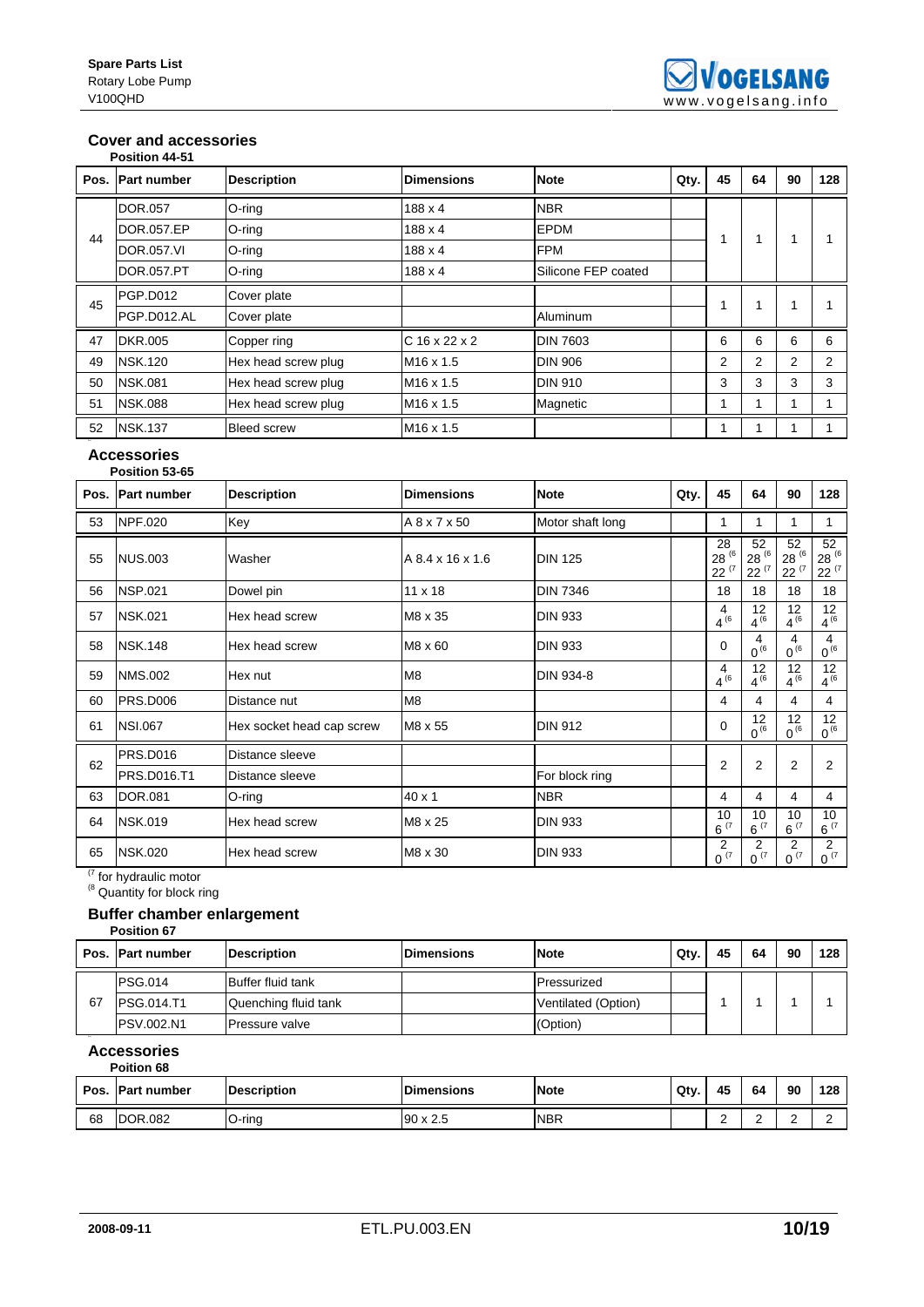### **Screws and accessories**

|      | Position 70-71     |                    |                   |                |      |    |                          |                          |     |
|------|--------------------|--------------------|-------------------|----------------|------|----|--------------------------|--------------------------|-----|
| Pos. | <b>Part number</b> | <b>Description</b> | <b>Dimensions</b> | <b>Note</b>    | Qty. | 45 | 64                       | 90                       | 128 |
|      | <b>NSK.049</b>     | Hex head screw     | M8 x 100          | <b>DIN 931</b> |      | 8  | -                        |                          |     |
| 70   | <b>NSK.063</b>     | Hex head screw     | M8 x 120          | <b>DIN 931</b> |      |    | 8                        | -                        |     |
|      | <b>NSK.190</b>     | Hex head screw     | M8 x 150          | <b>DIN 931</b> |      | -  | -                        | 8                        |     |
|      | <b>NSK.191</b>     | Hex head screw     | M8 x 190          | <b>DIN 931</b> |      |    |                          | -                        | 8   |
|      | <b>NGS.038</b>     | ISet screw         | M8 x 140          | <b>DIN 976</b> |      | 4  | $\overline{\phantom{a}}$ | $\overline{\phantom{0}}$ |     |
| 71   | <b>NGS.087</b>     | Set screw          | M8 x 160          | <b>DIN 976</b> |      |    | 4                        | $\overline{\phantom{0}}$ |     |
|      | <b>NGS.088</b>     | Set screw          | M8 x 190          | <b>DIN 976</b> |      |    | -                        | 4                        |     |
|      | <b>NGS.089</b>     | Set screw          | M8 x 230          | <b>DIN 976</b> |      |    |                          |                          |     |

### **Block ring**

|    | <b>Position 76</b>    |                    |                   |                                         |      |    |    |    |     |
|----|-----------------------|--------------------|-------------------|-----------------------------------------|------|----|----|----|-----|
|    | Pos. Part number      | <b>Description</b> | <b>Dimensions</b> | <b>Note</b>                             | Qty. | 45 | 64 | 90 | 128 |
|    | DGL.D004.G1           | <b>Block ring</b>  |                   | 1.4301/ coated with<br>tungsten carbide |      |    |    |    |     |
| 76 | <b>DGL.D004.G2</b>    | <b>Block ring</b>  |                   | 1.4301/ Cr2O3                           |      |    |    |    |     |
|    | <b>IDGL.D004.E.G1</b> | <b>Block ring</b>  |                   | 1.4571/ coated with<br>tungsten carbide |      |    |    |    |     |

#### **Screws and accessories Position 77-78**

|        | .                |                           |                   |             |      |          |                    |    |        |
|--------|------------------|---------------------------|-------------------|-------------|------|----------|--------------------|----|--------|
|        | Pos. Part number | <b>Description</b>        | <b>Dimensions</b> | <b>Note</b> | Qty. | 45       | 64                 | 90 | 128    |
|        | <b>NSI.003</b>   | Hex socket head cap screw | M8 x 20           |             |      |          | $4^{\prime\prime}$ |    |        |
| 78     | <b>NSI.048</b>   | Hex socket head cap screw | M8 x 25           |             |      | $\Omega$ | $\sim$<br>-        |    | $\sim$ |
| $\sim$ |                  |                           |                   |             |      |          |                    |    |        |

(7 for hydraulic motor

### **Tools**

| Pos. Part number      | <b>Description</b>                       | <b>Dimensions</b> | <b>Note</b> | Qty. | 45 | 64                | 90                                         | 128 |
|-----------------------|------------------------------------------|-------------------|-------------|------|----|-------------------|--------------------------------------------|-----|
| <b>PBA.D001.TK.N1</b> | Lobe puller                              |                   | Short       |      | A  | $\checkmark$<br>⋏ |                                            |     |
| <b>PBA.D001.TL.N1</b> | Lobe puller                              |                   | Long        |      | £  | $\lambda$         | $\ddot{\phantom{0}}$<br>$\mathbf{\Lambda}$ |     |
| PBA.D006              | Installation tool<br>for mechanical seal |                   |             |      |    | v                 |                                            |     |

# **Material for connectors**

| Pos. Part number | <b>Description</b> | <b>Dimensions</b> | <b>Note</b>      | Qty. | 45                       | 64                       | 90 | 128 |
|------------------|--------------------|-------------------|------------------|------|--------------------------|--------------------------|----|-----|
| <b>NGS.033</b>   | Set screw          | M6 x 16,          | <b>DIN 939</b>   |      | 20                       | 20                       | 24 | 24  |
| <b>NMS.001</b>   | Hex nut            | M <sub>6</sub>    | <b>DIN 934-8</b> |      | 20                       | 20                       | 24 | 24  |
| <b>NUS.002</b>   | Washer             | B 6. x 12 x 1.6   | <b>DIN 125</b>   |      | 20                       | 20                       | 24 | 24  |
| <b>PFL.350</b>   | Flange             | 45                |                  |      | 2                        | $\blacksquare$           | -  |     |
| <b>PFL.351</b>   | Flange             | 64                |                  |      | $\overline{\phantom{a}}$ | 2                        | ۰  |     |
| <b>PFL.352</b>   | Flange             | 90                |                  |      |                          | $\overline{\phantom{a}}$ | 2  |     |
| <b>PFL.353</b>   | Flange             | 128               |                  |      |                          |                          | -  | 2   |
| <b>DFD.350.P</b> | Flange gasket      | 45                | From 6 bar on    |      | 2                        | $\blacksquare$           | ۰  |     |
| <b>DFD.351.P</b> | Flange gasket      | 64                | From 6 bar on    |      | <b>.</b>                 | 2                        | ۰  |     |
| <b>DFD.352.P</b> | Flange gasket      | 90                | lFrom 6 bar on   |      | $\overline{\phantom{a}}$ | $\blacksquare$           | 2  |     |
| <b>DFD.353.P</b> | Flange gasket      | 128               | From 6 bar on    |      |                          | -                        | ۰  | 2   |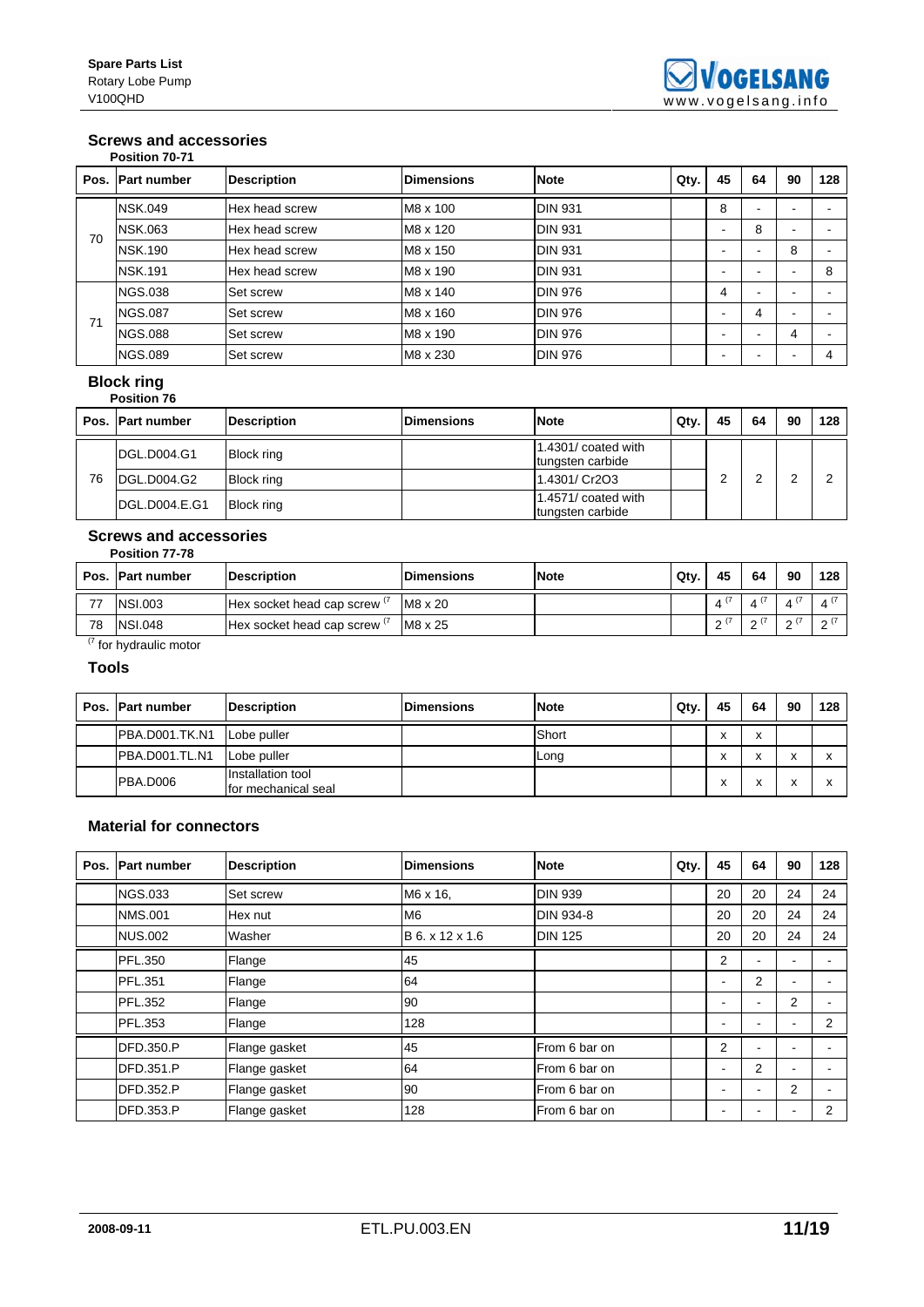# **Necessary spare parts for rotary lobe change**

| Pos. | <b>Part number</b> | <b>Description</b>         | <b>Dimensions</b>    | <b>Note</b>                             | Qty. | 45             | 64                    | 90             | 128            |
|------|--------------------|----------------------------|----------------------|-----------------------------------------|------|----------------|-----------------------|----------------|----------------|
|      | <b>NPF.050</b>     | Key                        | B 14 x 9 x 20        | <b>DIN 6885</b>                         |      | 2              | ä,                    |                |                |
| 24   | <b>NPF.022</b>     | Key                        | B 14 x 9 x 35        | <b>DIN 6885</b>                         |      | $\blacksquare$ | 2                     | $\blacksquare$ | $\blacksquare$ |
|      | <b>NPF.051</b>     | Key                        | B 14 x 9 x 63        | <b>DIN 6885</b>                         |      | $\blacksquare$ | ÷,                    | 2              |                |
|      | NPF.013            | Key                        | B 14 x 9 x 100       | <b>DIN 6885</b>                         |      |                | ۰                     |                | 2              |
| 35   |                    | Rotary lobe                |                      | see page 7                              |      |                |                       |                |                |
|      | <b>DOR.043</b>     | O-ring $(5)$               | 64 x 4               | <b>NBR</b>                              |      |                |                       |                |                |
| 35.2 | DOR.043.EP         | O-ring $\overline{^{(5)}}$ | 64 x 4               | <b>EPDM</b>                             |      |                | See quantity of lobes |                |                |
|      | <b>DOR.043.VI</b>  | O-ring $(5)$               | 64 x 4               | <b>FPM</b>                              |      |                |                       |                |                |
|      | DOR.043.PT         | O-ring $(5)$               | 64 x 4               | Silicon FEP coated                      |      |                |                       |                |                |
|      | DOR.056            | O-ring                     | $50 \times 3$        | <b>NBR</b>                              |      |                |                       |                |                |
| 38   | DOR.056.EP         | O-ring                     | $50 \times 3$        | <b>EPDM</b>                             |      | 2              | $\overline{2}$        | $\overline{2}$ | 2              |
|      | <b>DOR.056.VI</b>  | O-ring                     | 50 x 3               | <b>FPM</b>                              |      |                |                       |                |                |
|      | DOR.056.PT         | O-ring                     | $50 \times 3$        | Silicone FEP coated                     |      |                |                       |                |                |
|      | <b>DOR.055</b>     | O-ring                     | $16 \times 2$        | <b>NBR</b>                              |      |                |                       |                |                |
| 39   | DOR.055.EP         | O-ring                     | $16 \times 2$        | <b>EPDM</b>                             |      | $\overline{2}$ | $\overline{2}$        | 2              | 2              |
|      | <b>DOR.055.VI</b>  | O-ring                     | $16 \times 2$        | <b>FPM</b>                              |      |                |                       |                |                |
|      | DOR.055.PT         | O-ring                     | $16 \times 2$        | Silicone FEP coated                     |      |                |                       |                |                |
| 40   | <b>NSI.099</b>     | Hex socket head cap screw  | M <sub>10</sub> x 70 | Installation from<br>pump-no. 016400 on |      | $\overline{2}$ | $\overline{2}$        | $\overline{2}$ | 2              |
|      | <b>NSI.036</b>     | Hex socket head cap screw  | M10 x 25             | Previous design                         |      |                |                       |                |                |
| 41   | <b>NST.030</b>     | Plug                       |                      | Silicone                                |      | 2              | $\overline{2}$        | 2              | $\overline{2}$ |
|      | <b>DOR.057</b>     | O-ring                     | $188 \times 4$       | <b>NBR</b>                              |      |                |                       |                |                |
|      | DOR.057.EP         | O-ring                     | $188 \times 4$       | <b>EPDM</b>                             |      |                |                       |                |                |
| 44   | DOR.057.VI         | O-ring                     | 188 x 4              | <b>FPM</b>                              |      | 1              | $\mathbf{1}$          | $\mathbf{1}$   |                |
|      | <b>DOR.057.PT</b>  | O-ring                     | 188 x 4              | Silicone FEP coated                     |      |                |                       |                |                |

<sup>(5</sup> for pure material lobes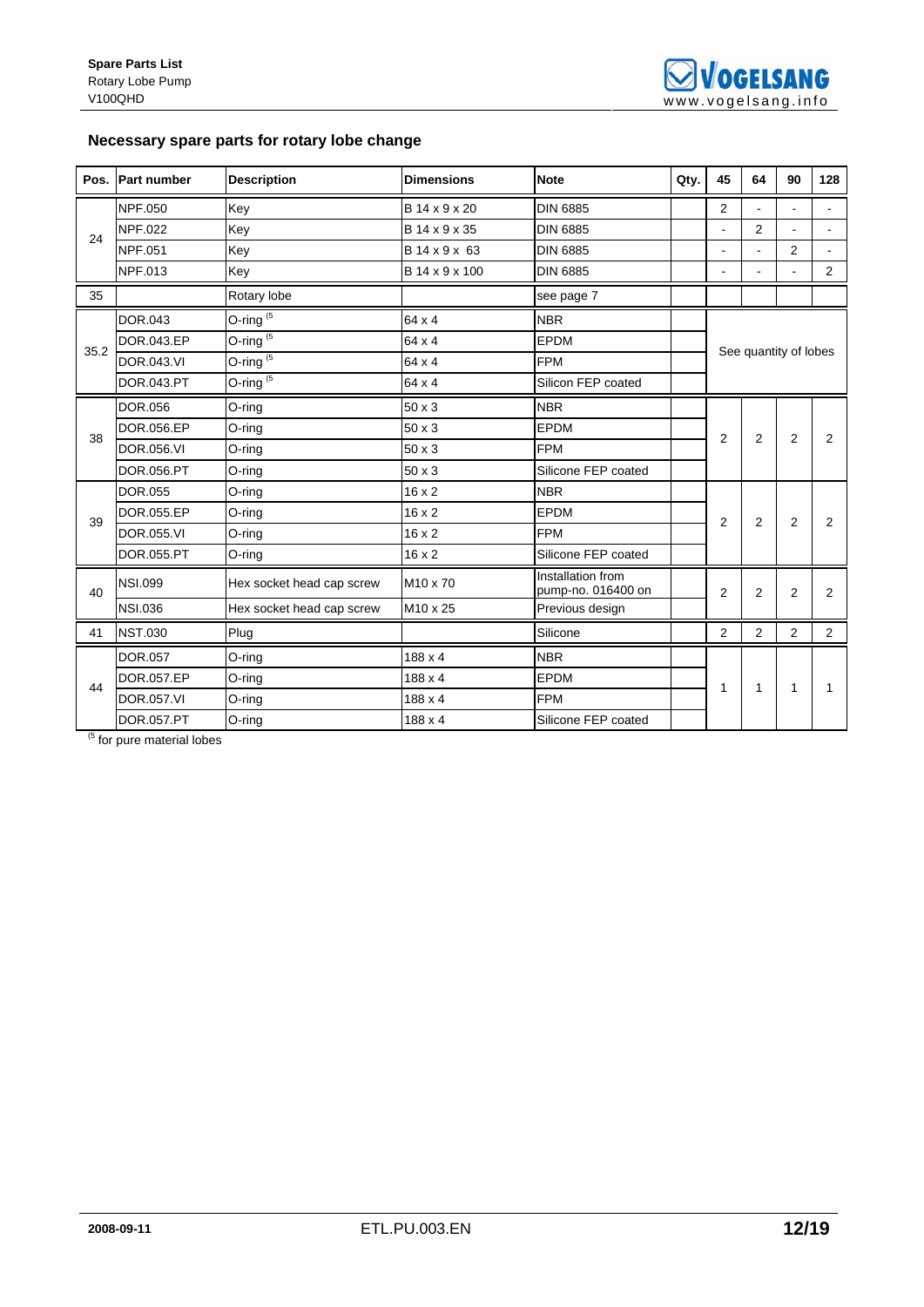

# **Necessary spare parts for seal change in case of mechanical sealing system HD arrangement**

|    | Pos. Part number   | <b>Description</b>        | <b>Dimensions</b>    | <b>Note</b>                             | Qty. | 45             | 64                      | 90                      | 128            |
|----|--------------------|---------------------------|----------------------|-----------------------------------------|------|----------------|-------------------------|-------------------------|----------------|
|    | DOR.082            | O-ring                    | $90 \times 2.5$      | <b>NBR</b>                              |      |                |                         |                         |                |
| 16 | DOR.082.EP         | O-ring                    | $90 \times 2.5$      | <b>EPDM</b>                             |      | 2              | $\overline{2}$          | 2                       | 2              |
|    | <b>DOR.082.VI</b>  | O-ring                    | 90 x 2.5             | <b>FPM</b>                              |      |                |                         |                         |                |
|    | <b>DOR.082.PT</b>  | O-ring                    | 90 x 2.5             | Silicone FEP coated                     |      |                |                         |                         |                |
|    | <b>DOR.024.HNB</b> | $O$ -ring                 | 58 x 7.5             | <b>HNBR</b>                             |      |                |                         |                         |                |
| 18 | DOR.024.VI         | O-ring                    | 58 x 7.5             | <b>FPM</b>                              |      | 4              | $\overline{\mathbf{4}}$ | $\overline{\mathbf{4}}$ | 4              |
|    | DOR.024.SI         | O-ring                    | 58 x 7.5             | Silicone;<br>check resistance!          |      |                |                         |                         |                |
|    | DGL.D003.N1        | Seal ring                 |                      | Duronit <sup>(4</sup>                   |      |                |                         |                         |                |
| 19 | DGL.D003.SC        | Seal ring                 |                      | <b>SiSiC</b>                            |      | 4              | 4                       | 4                       | 4              |
|    | <b>DGL.D003.K</b>  | Seal ring                 |                      | Carbon                                  |      |                |                         |                         |                |
| 20 | PRS.D015.N1        | Seal support              |                      |                                         |      | 2              | $\overline{2}$          | 2                       | $\overline{2}$ |
| 21 | DOR.068            | O-ring                    | 45 x 2               | <b>NBR</b>                              |      | $\overline{2}$ | $\overline{2}$          | 2                       | $\overline{2}$ |
| 22 | <b>NUS.033</b>     | Shim                      | 45 x 55 x 0.3        | <b>DIN 988</b>                          |      | 2              | $\overline{2}$          | $\overline{2}$          | 2              |
|    | <b>DOR.056</b>     | O-ring                    | 50 x 3               | <b>NBR</b>                              |      |                |                         |                         |                |
| 38 | DOR.056.EP         | O-ring                    | $50 \times 3$        | EPDM                                    |      | 2              | $\overline{2}$          | 2                       | $\overline{2}$ |
|    | DOR.056.VI         | O-ring                    | $50 \times 3$        | <b>FPM</b>                              |      |                |                         |                         |                |
|    | DOR.056.PT         | O-ring                    | 50 x 3               | Silicone FEP coated                     |      |                |                         |                         |                |
|    | <b>DOR.055</b>     | O-ring                    | 16 x 2               | <b>NBR</b>                              |      |                |                         |                         |                |
| 39 | DOR.055.EP         | $O$ -ring                 | $16 \times 2$        | <b>EPDM</b>                             |      | $\overline{2}$ | $\overline{2}$          | $\overline{2}$          | $\overline{2}$ |
|    | DOR.055.VI         | O-ring                    | 16 x 2               | <b>FPM</b>                              |      |                |                         |                         |                |
|    | DOR.055.PT         | O-ring                    | 16 x 2               | Silicone FEP coated                     |      |                |                         |                         |                |
| 40 | <b>NSI.099</b>     | Hex socket head cap screw | M <sub>10</sub> x 70 | Installation from<br>pump-no. 016400 on |      | $\overline{2}$ | 2                       | $\overline{2}$          | $\overline{2}$ |
|    | <b>NSI.036</b>     | Hex socket head cap screw | M10 x 25             | Previous design                         |      |                |                         |                         |                |
| 41 | <b>NST.030</b>     | Plug                      |                      | Silicone                                |      | 2              | $\overline{2}$          | 2                       | $\overline{2}$ |
|    | DOR.057            | O-ring                    | 188 x 4              | <b>NBR</b>                              |      |                |                         |                         |                |
| 44 | DOR.057.EP         | O-ring                    | 188 x 4              | <b>EPDM</b>                             |      | 1              | $\mathbf{1}$            | 1                       | 1              |
|    | <b>DOR.057.VI</b>  | O-ring                    | $188 \times 4$       | <b>FPM</b>                              |      |                |                         |                         |                |
|    | DOR.057.PT         | O-ring                    | $188 \times 4$       | Silicone FEP coated                     |      |                |                         |                         |                |
| 68 | <b>DOR.082</b>     | O-ring                    | 90 x 2.5             | <b>NBR</b>                              |      | $\overline{2}$ | $\overline{2}$          | $\overline{2}$          | $\overline{2}$ |

 $(4 \text{ up to 10 bar } [145 \text{ psi}]$  real operating pressure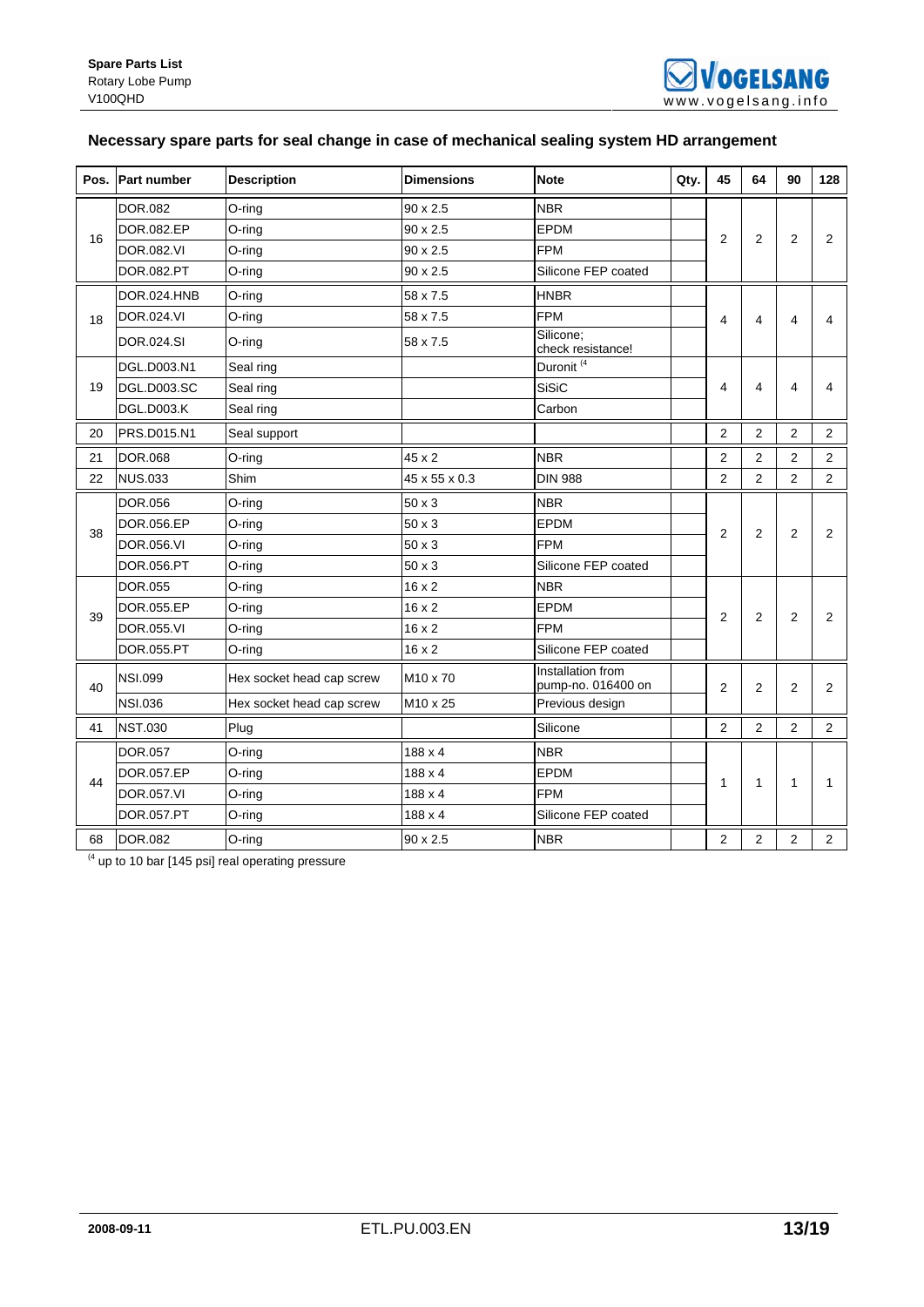# **Necessary spare parts for seal change in case of mechanical sealing system block ring:**

| Pos. | <b>Part number</b> | <b>Description</b>        | <b>Dimensions</b> | <b>Note</b>                             | Qty. | 45             | 64             | 90             | 128            |
|------|--------------------|---------------------------|-------------------|-----------------------------------------|------|----------------|----------------|----------------|----------------|
|      | <b>DOR.082</b>     | O-ring                    | $90 \times 2.5$   | <b>NBR</b>                              |      |                |                |                |                |
|      | DOR.082.EP         | O-ring                    | 90 x 2.5          | <b>EPDM</b>                             |      |                |                |                |                |
| 16   | DOR.082.VI         | O-ring                    | 90 x 2.5          | <b>FPM</b>                              |      | $\overline{2}$ | $\overline{2}$ | $\overline{2}$ | $\overline{2}$ |
|      | <b>DOR.082.PT</b>  | O-ring                    | $90 \times 2.5$   | Silicone FEP coated                     |      |                |                |                |                |
|      | DOR.024.HNB        | O-ring                    | 58 x 7.5          | <b>HNBR</b>                             |      |                |                |                |                |
| 18   | DOR.024.VI         | O-ring                    | 58 x 7.5          | <b>FPM</b>                              |      | 2              | 2              | 2              | 2              |
|      | DOR.024.SI         | O-ring                    | 58 x 7.5          | Silicone;<br>check resistance!          |      |                |                |                |                |
|      | DGL.D003.N1        | Seal ring                 |                   | Duronit <sup>(4</sup>                   |      |                |                |                |                |
| 19   | <b>DGL.D003.SC</b> | Seal ring                 |                   | <b>SiSiC</b>                            |      | $\overline{2}$ | $\overline{2}$ | $\overline{2}$ | $\overline{2}$ |
|      | <b>DGL.D003.K</b>  | Seal ring                 |                   | Carbon                                  |      |                |                |                |                |
| 21   | <b>DOR.068</b>     | O-ring                    | 45 x 2            | <b>NBR</b>                              |      | $\overline{2}$ | $\overline{2}$ | $\overline{2}$ | $\overline{2}$ |
| 22   | <b>NUS.033</b>     | Shim                      | 45 x 55 x 0.3     | <b>DIN 988</b>                          |      | $\overline{2}$ | $\overline{2}$ | $\overline{2}$ | $\overline{2}$ |
|      | <b>DOR.056</b>     | O-ring                    | 50 x 3            | <b>NBR</b>                              |      |                |                |                |                |
| 38   | DOR.056.EP         | O-ring                    | 50 x 3            | EPDM                                    |      | $\overline{2}$ | $\overline{2}$ | $\overline{2}$ | $\overline{2}$ |
|      | DOR.056.VI         | O-ring                    | $50 \times 3$     | <b>FPM</b>                              |      |                |                |                |                |
|      | DOR.056.PT         | O-ring                    | 50 x 3            | Silicone FEP coated                     |      |                |                |                |                |
|      | <b>DOR.055</b>     | O-ring                    | $16 \times 2$     | <b>NBR</b>                              |      |                |                |                |                |
| 39   | DOR.055.EP         | O-ring                    | 16 x 2            | <b>EPDM</b>                             |      | $\overline{2}$ | 2              | 2              | $\overline{2}$ |
|      | DOR.055.VI         | O-ring                    | 16 x 2            | <b>FPM</b>                              |      |                |                |                |                |
|      | DOR.055.PT         | O-ring                    | $16 \times 2$     | Silicone FEP coated                     |      |                |                |                |                |
| 40   | <b>NSI.099</b>     | Hex socket head cap screw | M10 x 70          | Installation from<br>pump-no. 016400 on |      | $\overline{2}$ | $\overline{2}$ | $\overline{2}$ | $\overline{2}$ |
|      | <b>NSI.036</b>     | Hex socket head cap screw | M10 x 25          | Previous design                         |      |                |                |                |                |
| 41   | <b>NST.030</b>     | Plug                      |                   | Silicone                                |      | $\overline{2}$ | $\overline{2}$ | 2              | $\overline{2}$ |
|      | <b>DOR.057</b>     | O-ring                    | $188 \times 4$    | <b>NBR</b>                              |      |                |                |                |                |
| 44   | DOR.057.EP         | O-ring                    | $188 \times 4$    | <b>EPDM</b>                             |      | 1              | $\mathbf{1}$   | 1              | $\mathbf{1}$   |
|      | <b>DOR.057.VI</b>  | O-ring                    | $188 \times 4$    | <b>FPM</b>                              |      |                |                |                |                |
|      | DOR.057.PT         | O-ring                    | 188 x 4           | Silicone FEP coated                     |      |                |                |                |                |
| 68   | <b>DOR.082</b>     | O-ring                    | 90 x 2.5          | <b>NBR</b>                              |      | $\overline{2}$ | $\overline{2}$ | $\overline{2}$ | $\overline{2}$ |
|      | DGL.D004.G1        | <b>Block ring</b>         |                   | 1.4301/ coated with<br>tungsten carbide |      |                |                |                |                |
| 76   | DGL.D004.G2        | <b>Block ring</b>         |                   | 1.4301/ Cr2O3                           |      | 2              | 2              | $\overline{2}$ | $\overline{2}$ |
|      | DGL.D004.E.G1      | Block ring                |                   | 1.4571/ coated with<br>tungsten carbide |      |                |                |                |                |

 $(4 \text{ up to 10 bar } [145 \text{ psi}]$  real operating pressure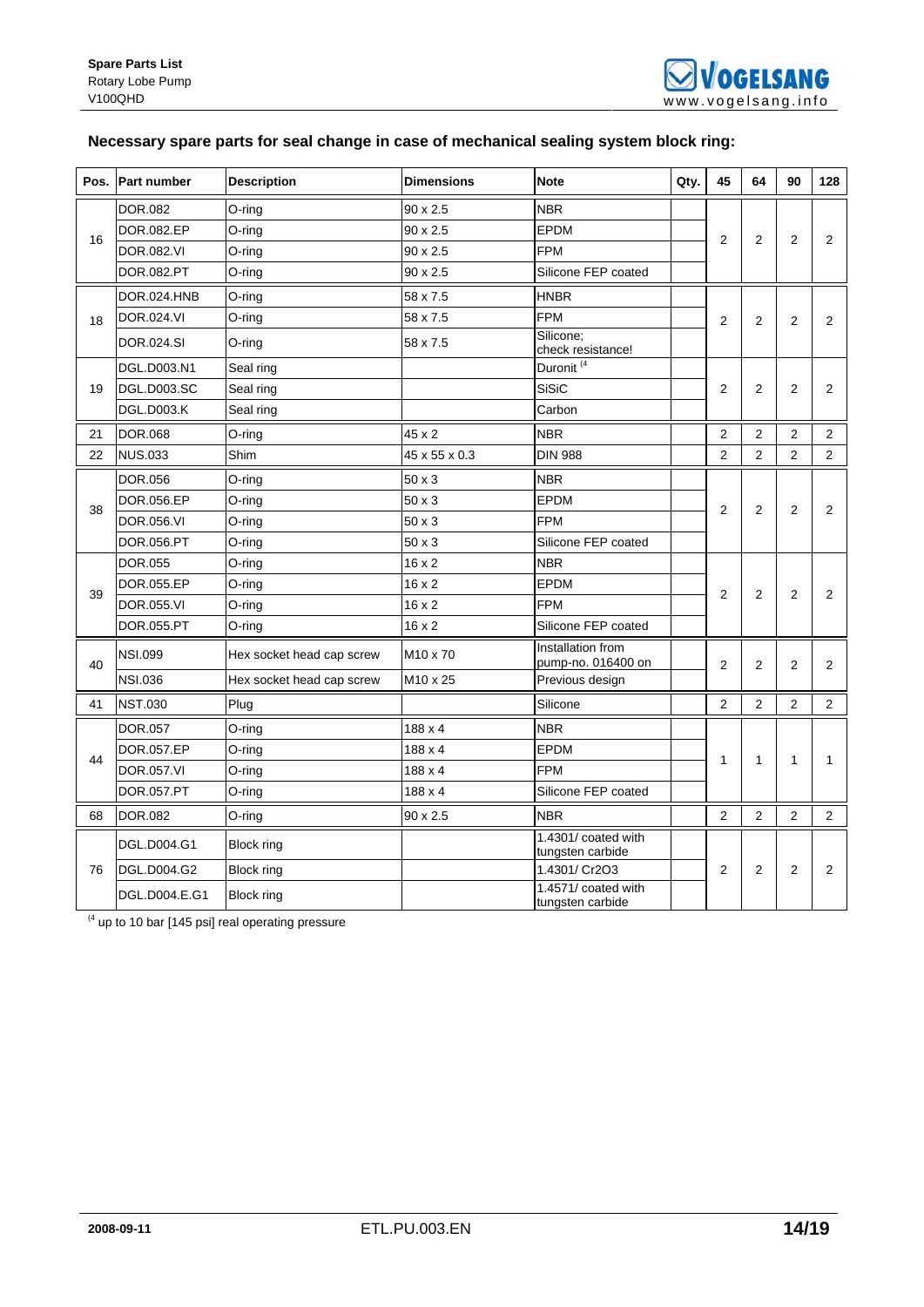# **Necessary spare parts for wear and tear repair with mechanical sealing system HD arrangement**

| Pos. | <b>Part number</b> | <b>Description</b>                 | <b>Dimensions</b> | <b>Note</b>                             | Qty. | 45             | 64                    | 90             | 128            |
|------|--------------------|------------------------------------|-------------------|-----------------------------------------|------|----------------|-----------------------|----------------|----------------|
|      | DOR.082            | O-ring                             | 90 x 2.5          | <b>NBR</b>                              |      |                |                       |                |                |
|      | DOR.082.EP         | O-ring                             | 90 x 2.5          | <b>EPDM</b>                             |      |                |                       |                |                |
| 16   | DOR.082.VI         | O-ring                             | 90 x 2.5          | <b>FPM</b>                              |      | 2              | $\overline{2}$        | 2              | 2              |
|      | DOR.082.PT         | O-ring                             | 90 x 2.5          | Silicone FEP coated                     |      |                |                       |                |                |
|      | DOR.024.HNB        | O-ring                             | 58 x 7.5          | <b>HNBR</b>                             |      |                |                       |                |                |
| 18   | DOR.024.VI         | O-ring                             | 58 x 7.5          | <b>FPM</b>                              |      | 4              | 4                     | 4              | 4              |
|      | DOR.024.SI         | O-ring                             | 58 x 7.5          | Silicone:<br>check resistance!          |      |                |                       |                |                |
|      | DGL.D003.N1        | Seal ring                          |                   | Duronit <sup>(4</sup>                   |      |                |                       |                |                |
| 19   | <b>DGL.D003.SC</b> | Seal ring                          |                   | <b>SiSiC</b>                            |      | 4              | 4                     | 4              | 4              |
|      | <b>DGL.D003.K</b>  | Seal ring                          |                   | Carbon                                  |      |                |                       |                |                |
| 20   | PRS.D015.N1        | Seal support                       |                   |                                         |      | $\overline{2}$ | $\overline{2}$        | $\overline{2}$ | $\overline{2}$ |
| 21   | <b>DOR.068</b>     | O-ring                             | 45 x 2            | <b>NBR</b>                              |      | 2              | $\overline{2}$        | 2              | 2              |
| 22   | <b>NUS.033</b>     | Shim                               | 45 x 55 x 0.3     | <b>DIN 988</b>                          |      | $\overline{2}$ | $\overline{2}$        | 2              | 2              |
|      | <b>NPF.050</b>     | Key                                | B 14 x 9 x 20     | <b>DIN 6885</b>                         |      | 2              | $\blacksquare$        |                |                |
|      | NPF.022            | Key                                | B 14 x 9 x 35     | <b>DIN 6885</b>                         |      |                | $\overline{2}$        |                | $\blacksquare$ |
| 24   | NPF.051            | Key                                | B 14 x 9 x 63     | <b>DIN 6885</b>                         |      |                | $\blacksquare$        | 2              |                |
|      | NPF.013            | Key                                | B 14 x 9 x 100    | <b>DIN 6885</b>                         |      |                | ÷                     |                | $\overline{2}$ |
|      | <b>PFL.D005</b>    | Wear plate                         |                   |                                         |      |                |                       |                |                |
|      | <b>PFL.D005.G</b>  | Wear plate                         |                   | Hard-chromium-plated                    |      |                |                       |                |                |
| 30   | PFL.D005.G1        | Wear plate                         |                   | Tungsten carbide<br>coated              |      | 1              | $\mathbf{1}$          | 1              | 1              |
|      | <b>PFL.D020</b>    | Wear plate InjectionSystem         |                   |                                         |      |                |                       |                |                |
|      | <b>PFL.D020.G</b>  | Wear plate InjectionSystem         |                   | Hard-chromium-plated                    |      |                |                       |                |                |
|      | PFL.D020.G1        | Wear plate InjectionSystem         |                   | Tungsten carbide<br>coated              |      |                |                       |                |                |
| 31   | <b>NSK.193.EE</b>  | Hex head screw                     | M6 x 10           | DIN 933; stainless steel                |      | 4              | $\overline{4}$        | 4              | $\overline{4}$ |
| 32   | DAD.D003           | Gasket for pump housing<br>segment |                   | Asbestos-free gasket                    |      | 4              | 4                     | 4              | 4              |
| 35   |                    | Rotary lobe                        |                   | see page 7                              |      |                |                       |                |                |
|      | DOR.043            | O-ring $(5)$                       | 64 x 4            | <b>NBR</b>                              |      |                |                       |                |                |
|      | DOR.043.EP         | O-ring <sup>(5</sup>               | 64 x 4            | <b>EPDM</b>                             |      |                |                       |                |                |
| 35.2 | DOR.043.VI         | O-ring $(5)$                       | 64 x 4            | <b>FPM</b>                              |      |                | See quantity of lobes |                |                |
|      | DOR.043.PT         | O-ring $(5)$                       | 64 x 4            | Silicon FEP coated                      |      |                |                       |                |                |
|      | <b>DOR.056</b>     | O-ring                             | 50 x 3            | <b>NBR</b>                              |      |                |                       |                |                |
| 38   | DOR.056.EP         | O-ring                             | 50 x 3            | <b>EPDM</b>                             |      |                | 2                     |                |                |
|      | DOR.056.VI         | O-ring                             | 50 x 3            | <b>FPM</b>                              |      | $\overline{2}$ |                       | $\overline{2}$ | 2              |
|      | DOR.056.PT         | O-ring                             | 50 x 3            | Silicone FEP coated                     |      |                |                       |                |                |
|      | <b>DOR.055</b>     | O-ring                             | $16 \times 2$     | <b>NBR</b>                              |      |                |                       |                |                |
| 39   | DOR.055.EP         | O-ring                             | $16 \times 2$     | <b>EPDM</b>                             |      | $\overline{c}$ | $\boldsymbol{2}$      | $\overline{c}$ | $\overline{2}$ |
|      | <b>DOR.055.VI</b>  | O-ring                             | $16 \times 2$     | <b>FPM</b>                              |      |                |                       |                |                |
|      | DOR.055.PT         | $O$ -ring                          | $16 \times 2$     | Silicone FEP coated                     |      |                |                       |                |                |
| 40   | <b>NSI.099</b>     | Hex socket head cap screw          | M10 x 70          | Installation from<br>pump-no. 016400 on |      | 2              | 2                     | 2              | 2              |
|      | <b>NSI.036</b>     | Hex socket head cap screw          | M10 x 25          | Previous design                         |      |                |                       |                |                |
| 41   | <b>NST.030</b>     | Plug                               |                   | Silicone                                |      | $\overline{2}$ | $\overline{c}$        | 2              | $\mathbf{2}$   |

 $<sup>(4)</sup>$  up to 10 bar [145 psi] real operating pressure</sup>

<sup>(5</sup> for pure material lobes

Continuation see next page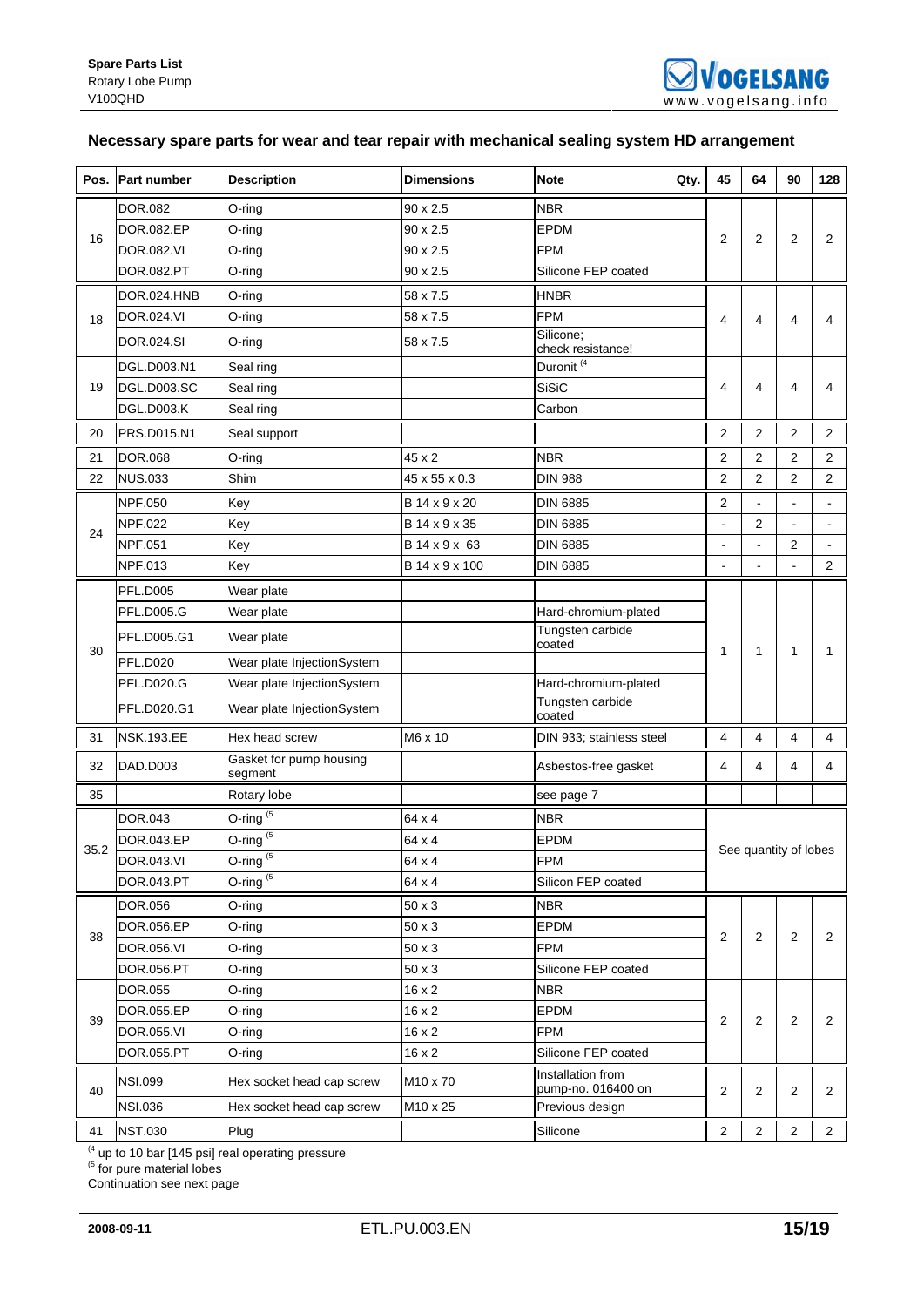

|    | Pos. Part number  | <b>Description</b> | <b>Dimensions</b> | <b>Note</b>                | Qty. | 45             | 64                       | 90 | 128 |
|----|-------------------|--------------------|-------------------|----------------------------|------|----------------|--------------------------|----|-----|
| 43 | <b>PFL.D003</b>   | Wear plate         |                   |                            |      |                |                          |    |     |
|    | <b>PFL.D003.G</b> | Wear plate         |                   | Hard-chromium-plated       |      | 1              |                          |    |     |
|    | PFL.D003.G1       | Wear plate         |                   | Tungsten carbide<br>coated |      |                |                          |    |     |
| 44 | <b>DOR.057</b>    | $O$ -ring          | 188 x 4           | <b>NBR</b>                 |      |                | 4                        | 1  |     |
|    | DOR.057.EP        | $O$ -ring          | 188 x 4           | <b>EPDM</b>                |      |                |                          |    |     |
|    | <b>DOR.057.VI</b> | $O$ -ring          | 188 x 4           | <b>FPM</b>                 |      |                |                          |    |     |
|    | DOR.057.PT        | O-ring             | 188 x 4           | Silicone FEP coated        |      |                |                          |    |     |
| 68 | <b>DOR.082</b>    | $O$ -ring          | $90 \times 2.5$   | <b>NBR</b>                 |      | $\overline{2}$ | $\overline{2}$           | 2  | 2   |
|    | <b>DFD.350.P</b>  | Flange gasket      | 45                | From 6 bar on              |      | 2              |                          |    |     |
|    | DFD.351.P         | Flange gasket      | 64                | From 6 bar on              |      |                | 2                        | ۰  |     |
|    | <b>DFD.352.P</b>  | Flange gasket      | 90                | From 6 bar on              |      |                | $\overline{\phantom{a}}$ | 2  |     |
|    | DFD.353.P         | Flange gasket      | 128               | From 6 bar on              |      |                |                          | ٠  | 2   |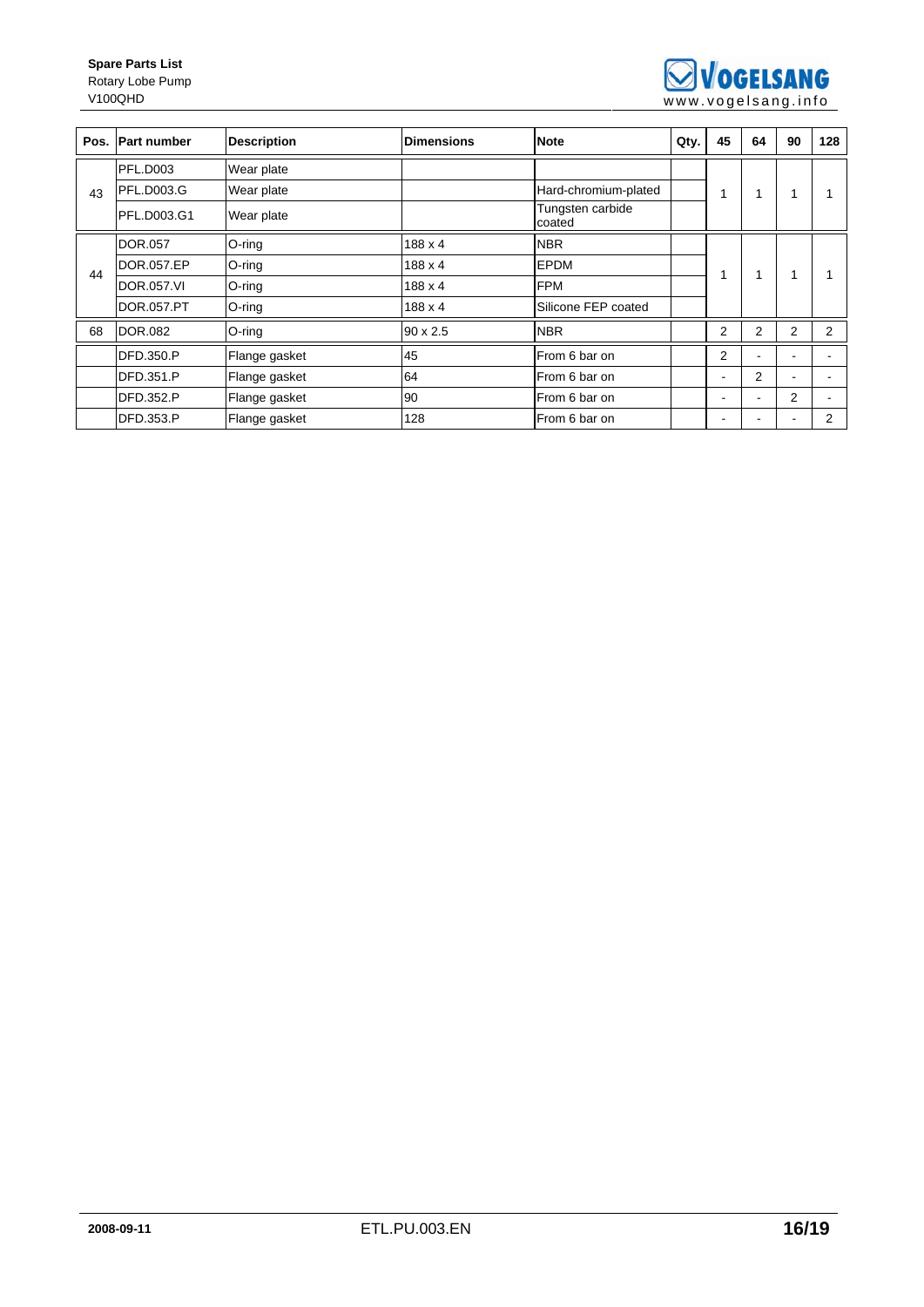# **Necessary spare parts for wear and tear repair with mechanical sealing system block ring**

| Pos. | <b>Part number</b> | <b>Description</b>                    | <b>Dimensions</b> | <b>Note</b>                             | Qty. | 45             | 64             | 90             | 128                   |
|------|--------------------|---------------------------------------|-------------------|-----------------------------------------|------|----------------|----------------|----------------|-----------------------|
| 16   | <b>DOR.082</b>     | O-ring                                | 90 x 2.5          | <b>NBR</b>                              |      |                |                | 2              | 2                     |
|      | <b>DOR.082.EP</b>  | O-ring                                | 90 x 2.5          | EPDM                                    |      |                | $\overline{2}$ |                |                       |
|      | <b>DOR.082.VI</b>  | O-ring                                | 90 x 2.5          | <b>FPM</b>                              |      | 2              |                |                |                       |
|      | DOR.082.PT         | O-ring                                | 90 x 2.5          | Silicone FEP coated                     |      |                |                |                |                       |
| 18   | DOR.024.HNB        | $O$ -ring                             | 58 x 7.5          | <b>HNBR</b>                             |      |                |                |                | $\overline{2}$        |
|      | DOR.024.VI         | O-ring                                | 58 x 7.5          | <b>FPM</b>                              |      | $\overline{2}$ | $\overline{2}$ | $\overline{2}$ |                       |
|      | DOR.024.SI         | $O$ -ring                             | 58 x 7.5          | Silicone:<br>check resistance!          |      |                |                |                |                       |
|      | DGL.D003.N1        | Seal ring                             |                   | Duronit <sup>(4</sup>                   |      |                | $\overline{2}$ | 2              | 2                     |
| 19   | <b>DGL.D003.SC</b> | Seal ring                             |                   | <b>SiSiC</b>                            |      | $\overline{2}$ |                |                |                       |
|      | <b>DGL.D003.K</b>  | Seal ring                             |                   | Carbon                                  |      |                |                |                |                       |
| 21   | <b>DOR.068</b>     | O-ring                                | 45 x 2            | <b>NBR</b>                              |      | 2              | 2              | $\overline{2}$ | 2                     |
| 22   | <b>NUS.033</b>     | Shim                                  | 45 x 55 x 0.3     | <b>DIN 988</b>                          |      | 2              | $\overline{2}$ | $\overline{2}$ | 2                     |
|      | <b>NPF.050</b>     | Key                                   | B 14 x 9 x 20     | DIN 6885                                |      | 2              | $\blacksquare$ |                |                       |
| 24   | <b>NPF.022</b>     | Key                                   | B 14 x 9 x 35     | <b>DIN 6885</b>                         |      |                | 2              |                |                       |
|      | <b>NPF.051</b>     | Key                                   | B 14 x 9 x 63     | <b>DIN 6885</b>                         |      |                | $\blacksquare$ | 2              |                       |
|      | <b>NPF.013</b>     | Key                                   | B 14 x 9 x 100    | DIN 6885                                |      |                | $\blacksquare$ |                | 2                     |
|      | <b>PFL.D005</b>    | Wear plate                            |                   |                                         |      |                |                |                | 1                     |
| 30   | <b>PFL.D005.G</b>  | Wear plate                            |                   | Hard-chromium-plated                    |      |                | $\mathbf{1}$   |                |                       |
|      | PFL.D005.G1        | Wear plate                            |                   | Tungsten carbide<br>coated              |      | 1              |                | 1              |                       |
|      | <b>PFL.D020</b>    | Wear plate InjectionSystem            |                   |                                         |      |                |                |                |                       |
|      | <b>PFL.D020.G</b>  | Wear plate InjectionSystem            |                   | Hard-chromium-plated                    |      |                |                |                |                       |
|      | PFL.D020.G1        | Wear plate InjectionSystem            |                   | Tungsten carbide<br>coated              |      |                |                |                |                       |
| 31   | <b>NSK.193.EE</b>  | Hex head screw                        | M6 x 10           | DIN 933; stainless steel                |      | 4              | 4              | 4              | 4                     |
| 32   | <b>DAD.D003</b>    | Gasket for pump housing<br>segment    |                   | Asbestos-free gasket                    |      | 4              | 4              | 4              | 4                     |
| 35   |                    | Rotary lobe                           |                   | see page 7                              |      |                |                |                |                       |
|      | DOR.043            | O-ring $(5)$                          | 64 x 4            | <b>NBR</b>                              |      |                |                |                |                       |
|      | DOR.043.EP         | $O$ -ring <sup><math>(5)</math></sup> | 64 x 4            | EPDM                                    |      |                |                |                |                       |
| 35.2 | DOR.043.VI         | O-ring $(5)$                          | 64 x 4            | <b>FPM</b>                              |      |                |                |                | See quantity of lobes |
|      | DOR.043.PT         | O-ring $(5)$                          | 64 x 4            | Silicon FEP coated                      |      |                |                |                |                       |
|      | DOR.056            | O-ring                                | 50 x 3            | <b>NBR</b>                              |      |                |                |                |                       |
|      | DOR.056.EP         | O-ring                                | 50 x 3            | EPDM                                    |      |                | $\overline{2}$ | 2              | $\overline{2}$        |
| 38   | DOR.056.VI         | O-ring                                | 50 x 3            | <b>FPM</b>                              |      | 2              |                |                |                       |
|      | DOR.056.PT         | $O$ -ring                             | $50 \times 3$     | Silicone FEP coated                     |      |                |                |                |                       |
| 39   | DOR.055            | O-ring                                | $16 \times 2$     | <b>NBR</b>                              |      | 2              |                |                | $\overline{2}$        |
|      | DOR.055.EP         | $O$ -ring                             | $16 \times 2$     | EPDM                                    |      |                | 2              | 2              |                       |
|      | DOR.055.VI         | O-ring                                | 16 x 2            | <b>FPM</b>                              |      |                |                |                |                       |
|      | DOR.055.PT         | O-ring                                | $16 \times 2$     | Silicone FEP coated                     |      |                |                |                |                       |
| 40   | <b>NSI.099</b>     | Hex socket head cap screw             | M10 x 70          | Installation from<br>pump-no. 016400 on |      | 2<br>2         | 2              | 2              |                       |
|      | <b>NSI.036</b>     | Hex socket head cap screw             | M10 x 25          | Previous design                         |      |                |                |                |                       |
| 41   | <b>NST.030</b>     | Plug                                  |                   | Silicone                                |      | $\overline{c}$ | $\overline{2}$ | 2              | $\overline{2}$        |

 $<sup>(4)</sup>$  up to 10 bar [145 psi] real operating pressure</sup>

<sup>(5</sup> for pure material lobes

Continuation see next page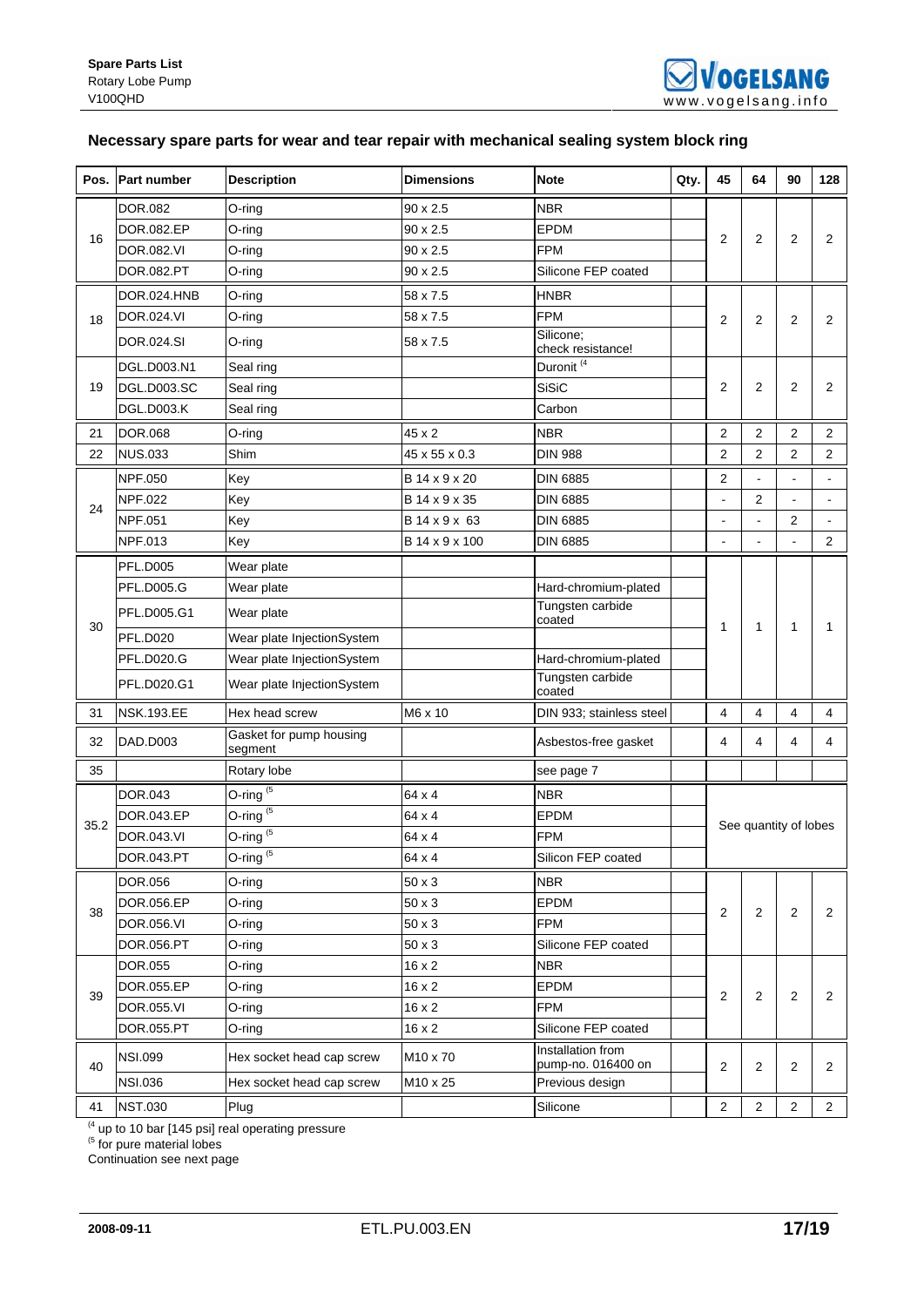

| Pos. | <b>Part number</b> | <b>Description</b> | <b>Dimensions</b> | <b>Note</b>                             | Qty. | 45             | 64             | 90             | 128            |
|------|--------------------|--------------------|-------------------|-----------------------------------------|------|----------------|----------------|----------------|----------------|
| 43   | <b>PFL.D003</b>    | Wear plate         |                   |                                         |      |                |                |                |                |
|      | PFL.D003.G         | Wear plate         |                   | Hard-chromium-plated                    |      | 1              | 1              | 1              |                |
|      | PFL.D003.G1        | Wear plate         |                   | Tungsten carbide<br>coated              |      |                |                |                |                |
| 44   | DOR.057            | $O$ -ring          | 188 x 4           | <b>NBR</b>                              |      |                |                |                |                |
|      | DOR.057.EP         | O-ring             | 188 x 4           | <b>EPDM</b>                             |      | 1              | 1              | 1              |                |
|      | DOR.057.VI         | O-ring             | 188 x 4           | <b>FPM</b>                              |      |                |                |                |                |
|      | DOR.057.PT         | O-ring             | 188 x 4           | Silicone FEP coated                     |      |                |                |                |                |
| 68   | <b>DOR.082</b>     | O-ring             | $90 \times 2.5$   | <b>NBR</b>                              |      | $\overline{2}$ | $\overline{2}$ | 2              | $\overline{2}$ |
|      | DGL.D004.G1        | <b>Block ring</b>  |                   | 1.4301/ coated with<br>tungsten carbide |      |                |                |                |                |
| 76   | DGL.D004.G2        | <b>Block ring</b>  |                   | 1.4301/ Cr2O3                           |      | $\overline{2}$ | 2              | $\overline{2}$ | 2              |
|      | DGL.D004.E.G1      | <b>Block ring</b>  |                   | 1.4571/ coated with<br>tungsten carbide |      |                |                |                |                |
|      | <b>DFD.350.P</b>   | Flange gasket      | 45                | From 6 bar on                           |      | 2              | $\blacksquare$ |                |                |
|      | DFD.351.P          | Flange gasket      | 64                | From 6 bar on                           |      | ÷              | $\overline{2}$ | $\blacksquare$ |                |
|      | DFD.352.P          | Flange gasket      | 90                | From 6 bar on                           |      | -              | $\blacksquare$ | 2              |                |
|      | DFD.353.P          | Flange gasket      | 128               | From 6 bar on                           |      | -              |                | ۰              | 2              |